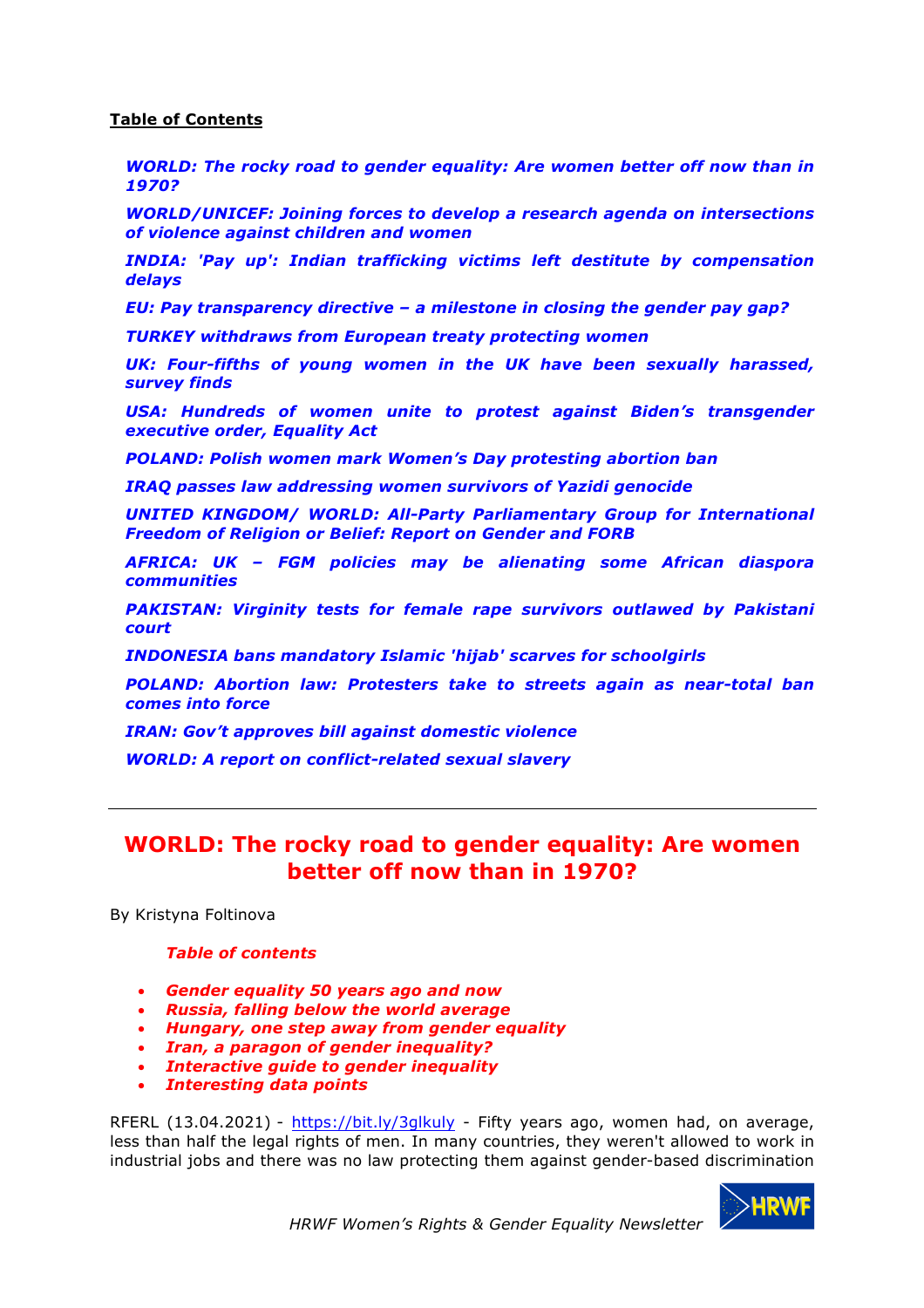at work. Paid leave for mothers was offered in just a few countries and legislation addressing domestic violence was practically nonexistent.

Over the past few decades, many countries have made reforms toward greater gender equality, but despite this progress, women still face regulations that restrict their economic opportunities. Let's have a look at what has changed from 1970 till today.

#### *Gender equality 50 years ago and now*

The Women, Business, And The Law Index issued by the World Bank ranks countries based on their legislation and regulations that affect women's economic opportunities. The index consists of eight indicators (such as mobility, pay, and pensions), which are structured around the life cycle of a working woman. The higher the score, the more gender-equal the legislation is.

In 1970, the global index was 46.3 points out of 100 -- meaning that, on average, women had less than half the legal rights of men. The biggest inequalities were observed in the areas of parenthood, the workplace, and pay.

Over subsequent decades, the index gradually increased and eventually reached 76.1 points in 2020. According to the latest report, parenthood and pay were still the areas where the biggest inequalities were found, and the World Bank considers only 10 countries in the world to be fully gender-equal.

Read full article here.

# **WORLD/UNICEF: Joining forces to develop a research agenda on intersections of violence against children and women**

By Aník Gevers, Elizabeth Dartnall, Alessandra Guedes, and Claudia García-Moreno

UNICEF (07.04.2021) – https://bit.ly/3txkzqf **-** There is growing global recognition of the intersections between violence against women and violence against children. Currently there is insufficient interaction between these fields, and evidence on interventions to address these linkages is limited. It is vital to identify knowledge/evidence gaps to address the intersections of these two forms of violence in order to strengthen prevention and response programming to achieve the best outcomes for both women and children.

To address this need, the Sexual Violence Research Initiative (SVRI), UNICEF Innocenti, and the Special Programme on Research, Development and Research Training in Human Reproduction (HRP) hosted by WHO are joining efforts to develop a global research agenda on the intersections between violence against women and violence against children. The new research agenda will contribute to building knowledge in a more systematic way, ensure that research efforts make the best use of limited resources, and serve to monitor progress over time. It will also inform the implementation of the multiagency RESPECT Women and INSPIRE frameworks, support UNICEF's commitment to respond to the gender dimensions of violence, SRVI Grantmaking and promote coherence in the achievement of the 2030 Sustainable Development Goals.

Historically, research agendas have been largely driven by researchers with limited input from other stakeholders. To promote participation and minimize the risks of bias, we are proposing to adapt the Child Health and Nutrition Research Initiative method and use

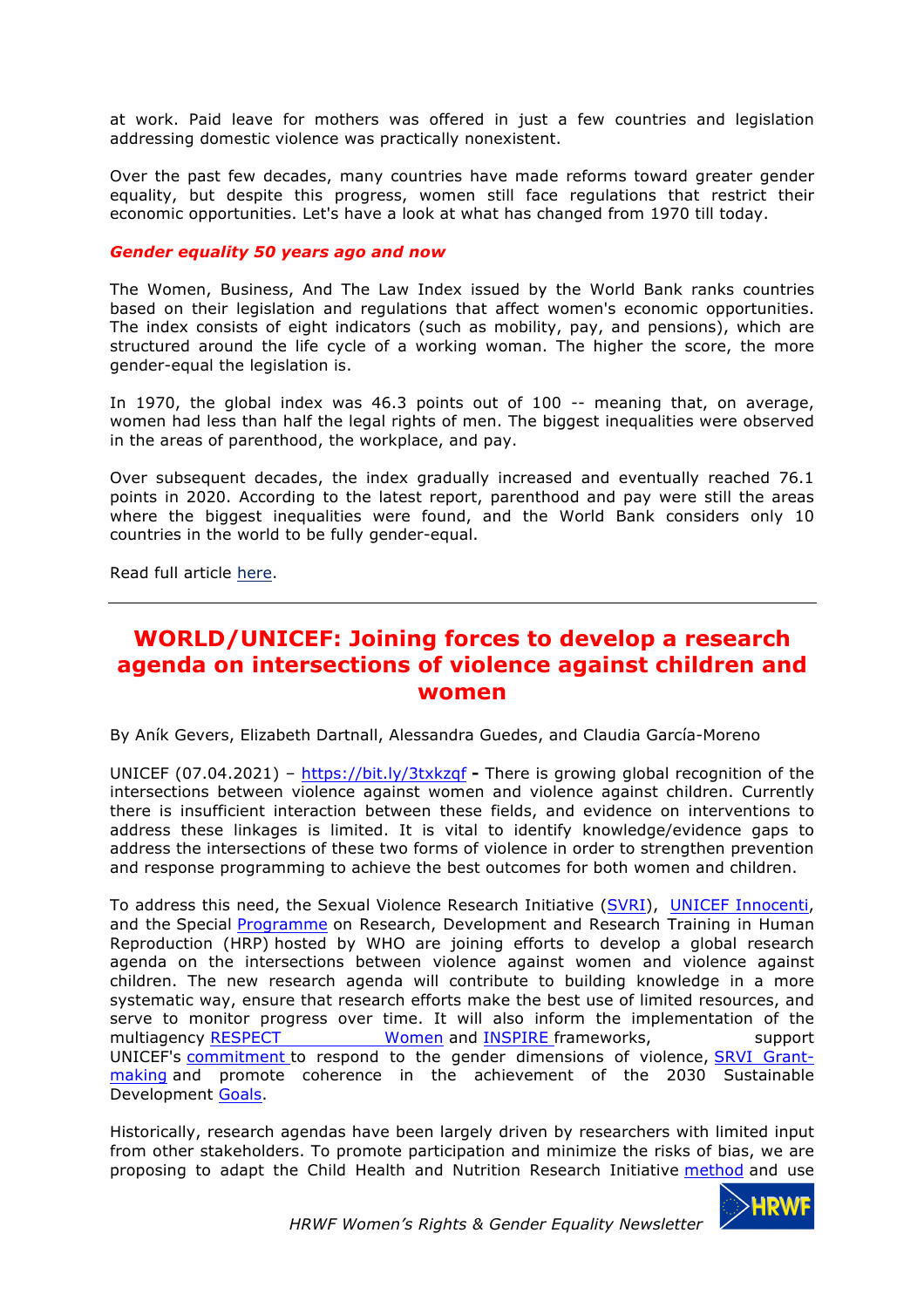online surveys and meetings to reach a wide group of stakeholders. SVRI, UNICEF Innocenti and WHO/HRP together make up the Coordinating Group which will implement this effort. An Advisory Group will help develop the framework and provide technical input and guidance throughout the process. Finally, a broad group of Global Stakeholders – including researchers, advocates, policy-makers, and practitioners representing different countries, settings, disciplines and areas of focus – will provide inputs and promote dissemination and implementation of the final research agenda widely.

#### *Collaborative Approach*

The initiative will build on lessons learned through collaboration with the Global Shared Research Agenda on Violence against Women and Girls, led by SVRI and the Equality Institute, with participation of UNICEF Innocenti and the WHO, among others. Close collaboration among these processes will promote complementarity of the initiatives.

A stepwise approach to identifying research priorities for the intersections of violence against women and violence against children involves five broad phases (See https://bit.ly/3dtei9t).

In partnership with the London School of Hygiene and Tropical Medicine's Gender Violence and Health Centre, two systematic reviews are underway that will identify research gaps in the published literature. These reviews focus on: The co-occurrence of intimate partner violence and child maltreatment: a systematic review of the common contributing factors and on interventions that address both child maltreatment and intimate partner violence in a coordinated way. In addition, other relevant systematic reviews will be identified.

The Coordinating and Advisory groups will develop a framework to guide a prioritisation process. Global Stakeholders will be invited to rank research priorities and provide additional inputs. The outcomes of these processes will be collated and analysed to identify research questions deemed to be of priority by the field. The Advisory Group will provide oversight of the analysis and results before they are widely disseminated, including through Global Stakeholder network.

#### *Moving forward together*

Researchers, practitioners, activists and donors from both the violence against women and violence against children fields are recognizing that collaboration and increased coherence in programming are essential to meet women's, adolescents', and children's needs, and to maximise synergies. Therefore, rather than focusing on research priorities for women or children separately, this initiative will specifically target gaps in knowledge on the intersections between these different but related forms of violence.

A consultative, inclusive process among violence against women and violence against children stakeholders will identify areas where research can enhance coordination, alignment and consistency. The process, as much as the outcomes, will help strengthen both fields and build bridges for the benefit of children and women everywhere.

If you would like to join the Global Stakeholders, please sign up and we will include you in the database. All are welcome.

*For more information about this research priority setting process, please contact Anik Gevers (SVRI) at anik@svri.org*

*Important links*

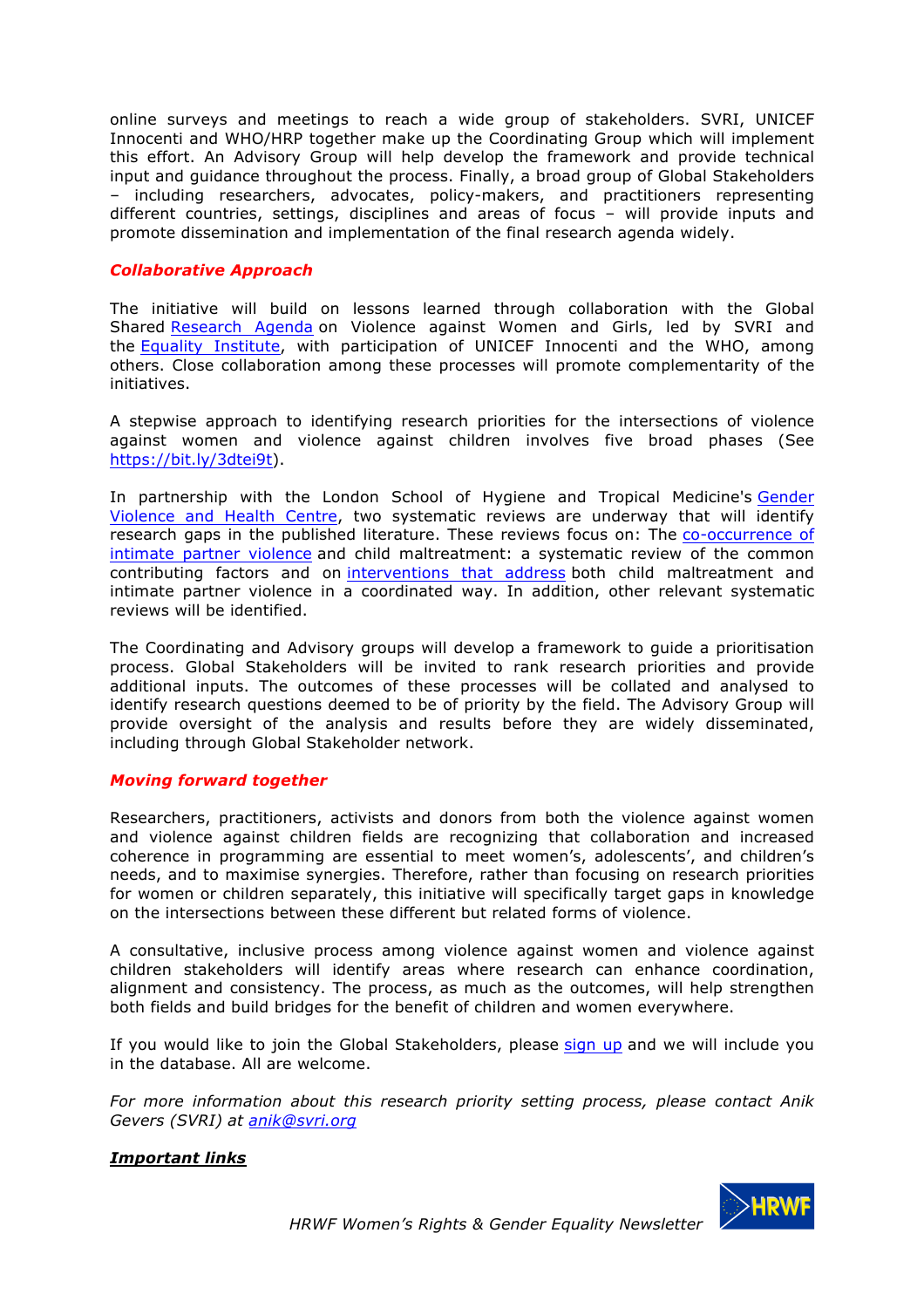- · Violence Against Women and Violence Against Children The Points of Intersection (PPT)
- **E** Bridging the Gaps: Reviewing the intersections of violence against women and violence against children (Event)
- $\leq$  Promoting an understanding of the intersection between violence against women and children (Event)

# **INDIA: 'Pay up': Indian trafficking victims left destitute by compensation delays**

*Hit by COVID-19 delays, some 12,000 survivors of trafficking, sexual assault and acid attacks are waiting for claims to be assessed*

By Anuradha Nagaraj

Thomson Reuters Foundation (06.04.2021) - After being trafficked for sex as a girl of 16, Malika hoped that government compensation would get her back on her feet - but the young mother is now jobless, living on the streets and 200,000 Indian rupees (\$2,727) in debt.

Despite being awarded 150,000 rupees in compensation in 2019, Malika is among thousands of women survivors of trafficking, sexual assault and acid attacks waiting for payment since the COVID-19 pandemic struck last year.

"We are living in an open ground with a plastic sheet over our heads," the 20-year-old mother of two, who declined to give her full name, told the Thomson Reuters Foundation by phone from her makeshift shelter in India's West Bengal state.

"I applied for victim compensation to build a better life but I am living a terrible one instead," she said, adding that her husband had travelled to look for odd jobs, leaving her with the children who kept falling ill.

Malika said creditors regularly hounded her to repay loans she has taken to feed her children but when the compensation does arrive, it will not even clear her debts.

There were more than 400,000 cases of crimes against women and girls in 2019, government data shows, with sexual assault, rape and domestic violence being the most common.

India has a scheme to compensate women and girls who survive sexual assault, acid attacks and trafficking, but only a fraction receive compensation due to low awareness of the scheme and the high burden of proof required, studies show.

Government data shared with the Thomson Reuters Foundation shows that more than 12,000 women and girl survivors of these crimes were waiting to have their applications for compensation assessed in January, up from about 11,000 in 2019.

West Bengal State Legal Services Authority, which is responsible for paying compensation to survivors like Malika, had "exhausted funds by March 2020 and had just 5,000 rupees in the account", said its member secretary Raju Mukherjee.

"We could do nothing, make no payments," said Mukherjee, whose state has among the highest number of trafficking survivors in India. "But we have recently received funds ... and are trying to expedite the process now."

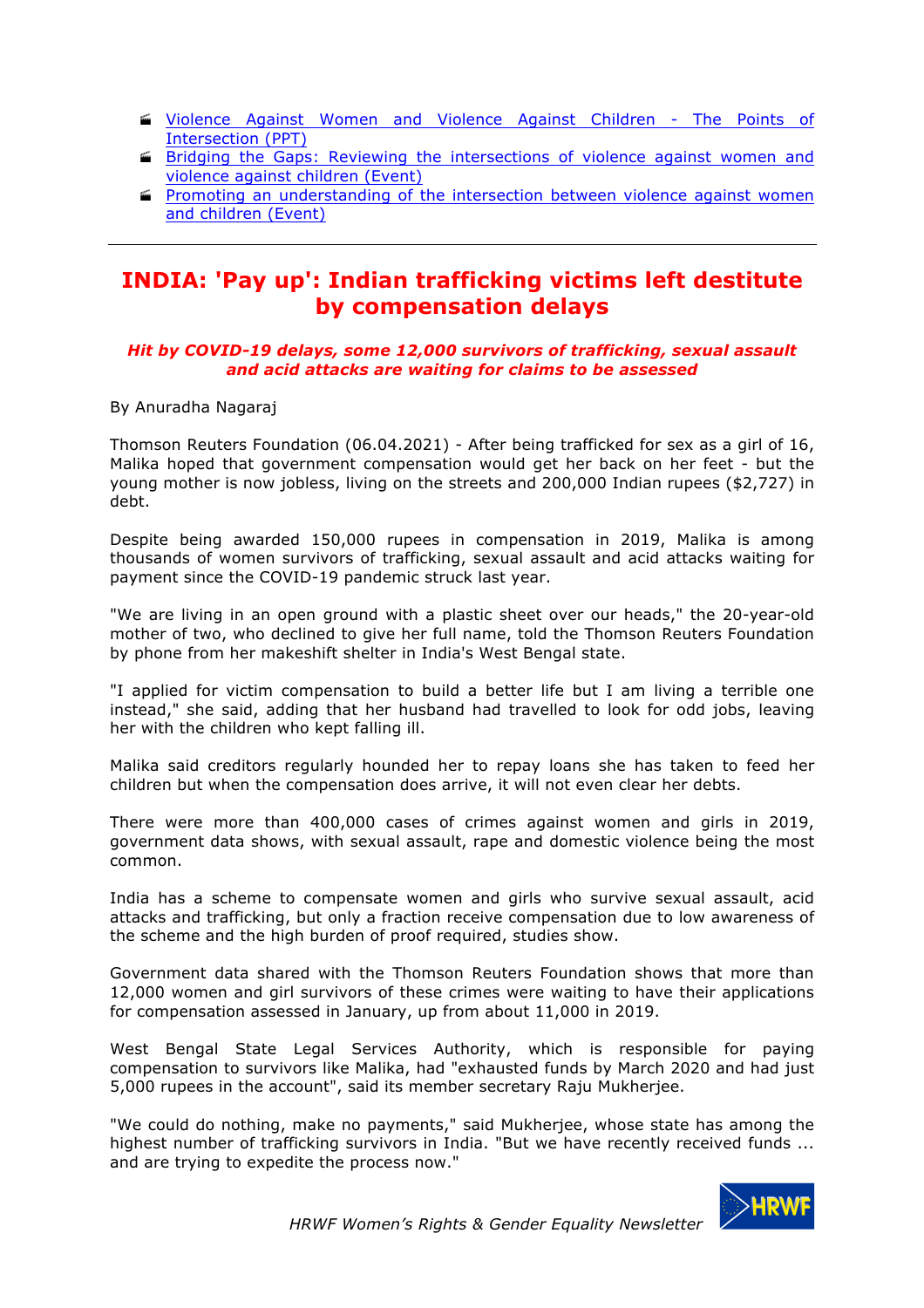#### *NO MONEY*

Women's rights campaigners have long complained that the compensation scheme is too slow, with survivors waiting years to testify in court to determine the size of their award, while state authorities often run short of funds.

This cumbersome process has been exacerbated during the pandemic, said Ashok Jain, member secretary for the National Legal Services Authority (NALSA), the umbrella body for all of the state level authorities that make payments to survivors.

With courts functioning at limited capacity, survivors unable to travel to follow up on cases and priority shifting to containing the pandemic, compensation applications were not cleared and money was not dispersed, legal aid officials said.

"Many acid attack survivors had to stop their ongoing treatment during the pandemic as compensation was not coming through," said Dibyaloke Rai Chaudhuri, coordinator for Acid Survivors and Women Welfare Foundation.

Part compensation needs to be paid within 15 days of the application being cleared, Chaudhuri said, adding that the need for money was most urgent in the initial days, particularly for medical treatment.

NALSA said that the sums offered do take into account the severity of trauma, physical harm, medical expenses, loss of education, employment and financial condition of the survivor.

Frustrated that one of his clients - a child who had been sexually abused - had waited two years for 40,000 rupees in compensation, lawyer Zishaan Iskandari filed a petition in the Delhi High Court last June, during a two-month lockdown.

"It was a migrant family who literally had a hand-to-mouth existence and could not even go back to their village," said Iskandari, who provides legal aid to charity HAQ Centre for Child Rights.

"It had been two years since the compensation was awarded and I had at least 25 similar cases. It took a court order for the Delhi Legal Services Authority to release the money within 48 hours."

Across states, lawyers and charities said that routine checks by legal services authorities before clearing a compensation application is a slow process that was practically halted during the pandemic, with state cash flows badly hit.

"Survivors ... are often from the most marginalised communities. How can you tell them there is no money?" asked Iskandari.

#### *"PAY UP"*

While COVID-19 infections and deaths have fallen since their peak in September, coronavirus cases are on the rise in India, which has recorded more than 160,000 deaths - the fourth highest globally after the United States, Brazil and Mexico.

Survivor networks have urged state governments to step up support during the pandemic as stigma makes it even harder for survivors to get jobs or financial aid amid massive job losses.

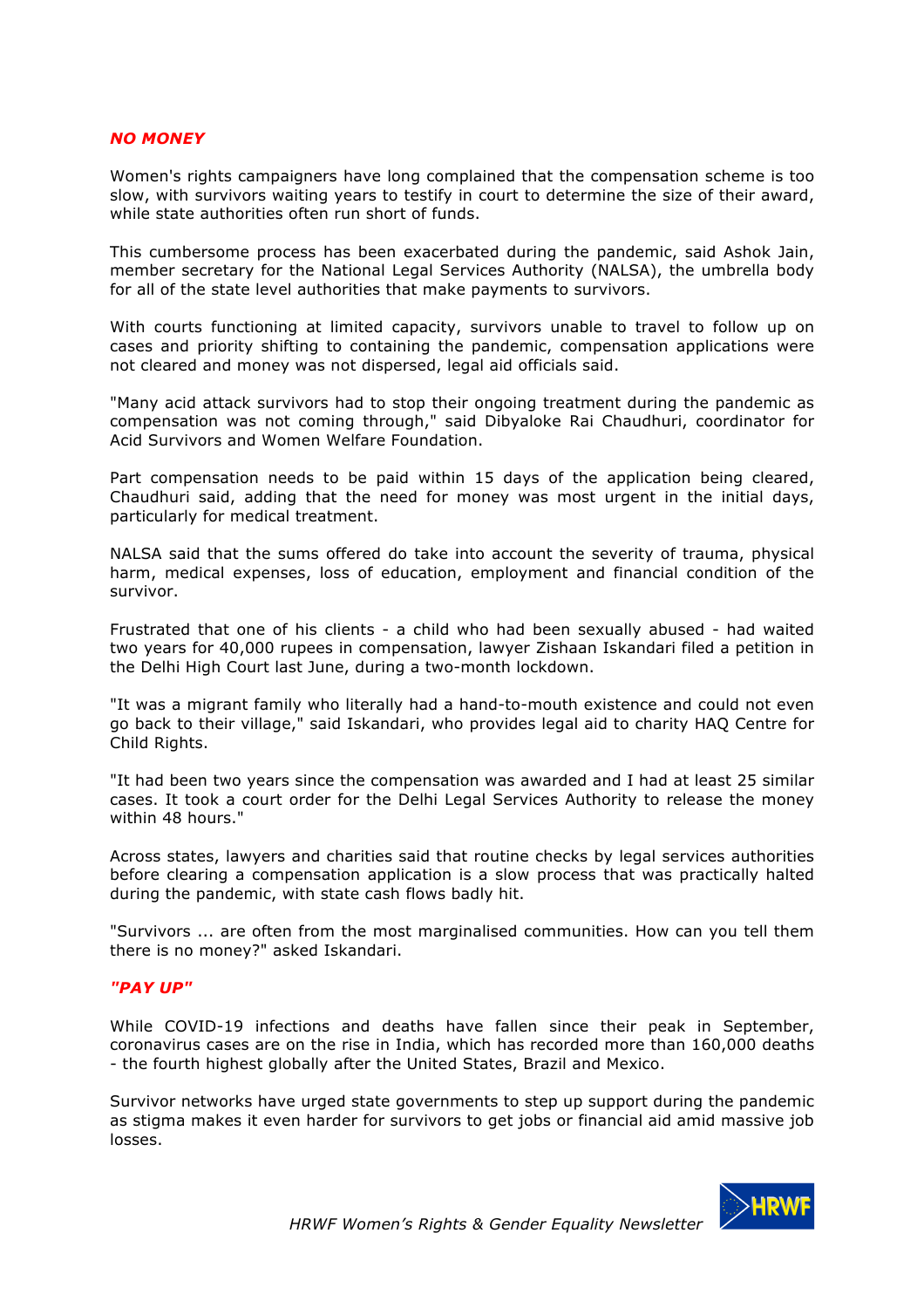"Very few (survivors) are aware of the compensation scheme and actually apply for it," said Ram Mohan, secretary of anti-trafficking charity HELP, which supports survivors, mostly poor women and children lured by promises of work.

"Those who do, wait endlessly. But the wait during the pandemic was probably the longest for many because there were no jobs and no other source of income."

The hardship suffered by survivors during the pandemic has sparked fresh calls for reform of the compensation system, with women's rights campaigners calling for faster, more generous payments.

"Survivors are becoming more aware, demanding their rights," said Amina Khatun Laskar, secretary of anti-trafficking NGO Bansra Birangana Seva Samity.

"The system is not supporting them. They cannot afford these delays and (states) need to pay up."

 $($1 = 73.3510$  Indian rupees)

# **EU: Pay transparency directive – a milestone in closing the gender pay gap?**

European Women's Lobby (19.03.2021) - https://bit.ly/39VC8IS - The European Women's Lobby (EWL) welcomes the recently adopted legislative proposal on pay transparency by the European Commission, which has been long overdue. While there are many positive measures in the proposal including a definition of 'work of equal value', the EWL regrets that mandatory reporting on the gender pay gap only concerns companies with 250 workers, which excludes many sectors where women work, particularly in Small and Medium Sized Enterprises (SMEs).

We welcome the measures to facilitate the right of workers to access information to assess whether they are being discriminated against in comparison with other workers in a similar position. The EWL particularly welcomes reference to the concept of 'work of equal value', which provides some clarity in order to define how this can be established within companies and especially across sectors. Furthermore, we welcome measures calling for 'gender neutral objective criteria' to compare and determine the value of work. It is crucial that this includes people-related skills and responsibilities in establishing this criteria and ultimately in the transposition of the directive.

This is crucial to close gender gaps in the labour-market which remains highly gendersegregated and in which women are concentrated in a limited number of specific peoplecentred sectors, such as health, care, education, retail, - sectors that are characterised by poor pay, less favourable working conditions and high levels of part-time work. As such, this new legislative proposal must complement the legal framework on part time work concluded by the Social Partners in 1997 1, which clearly states that part-time work should be 'voluntary', 'non-discriminatory' with no 'less favourable conditions', and provide the possibility to 'transfer from/back to full-time/part-time'. In line with the measures outlined in the pay transparency legislative proposal, it is urgent to monitor the application of the part time work framework, to ensure that wages are in line with the full time equivalent to address the gender pay gap in part time occupations.

For the EWL, the proposed directive is an important milestone in closing the gender pay gap and in particular in recognising the intersectional axes of discrimination on the basis of sex, ethnic origin, religion or belief, disability, age or sexual orientation. However, the

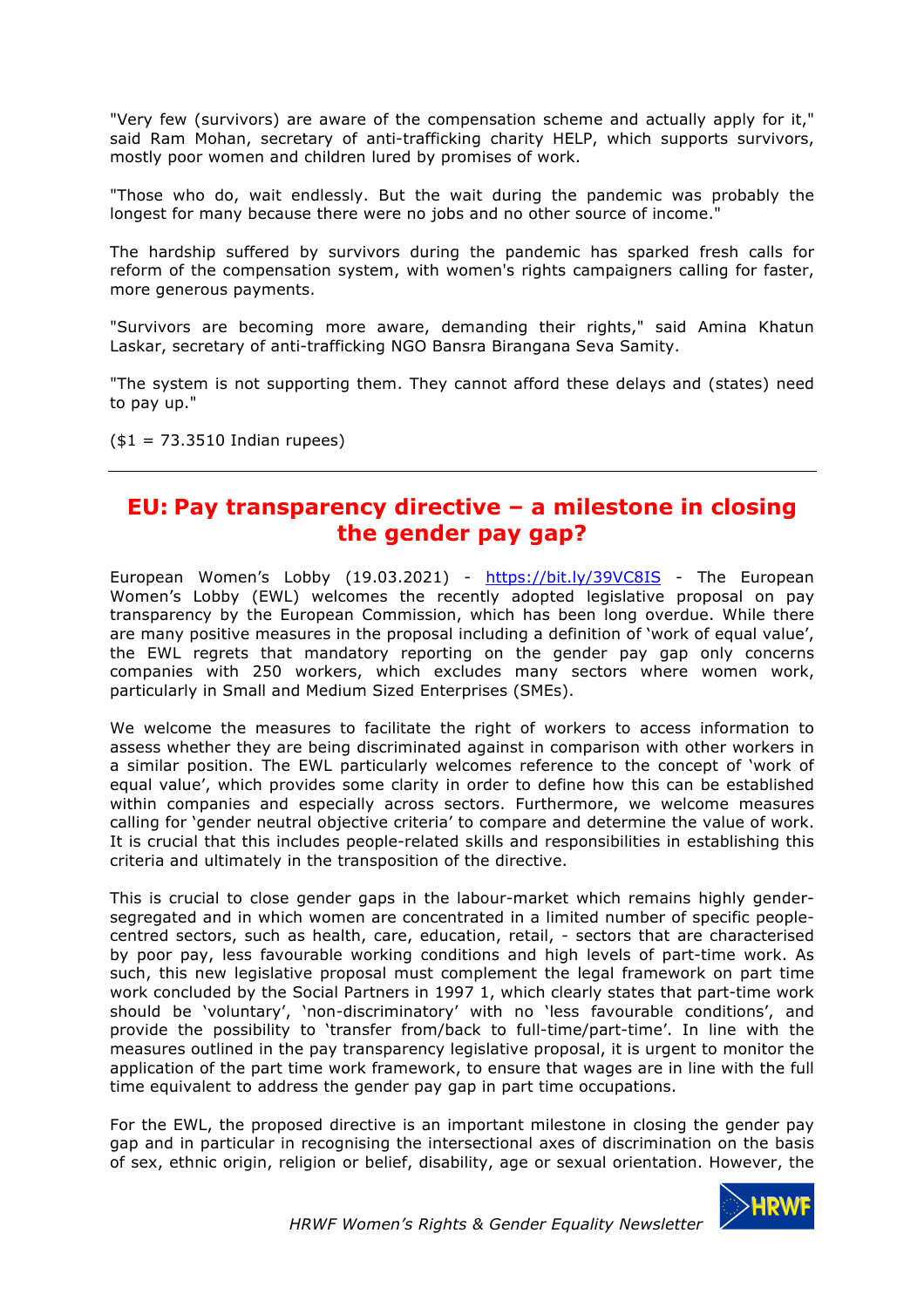EWL questions whether this legal instrument is enough to address the long-term persistent and structural dimensions of inequality between women and men, which are related to gender stereotypes and mirrored in the labour-market. Pay transparency alone will not address the deep-rooted gender inequalities, but it is a first step in the right direction. An encompassing legislative and policy framework at EU level is necessary to close the gender pay gap, and address the gender lifelong earnings, pension and subsequent poverty gaps.

Additional necessary measures include mandatory pay audits in all companies, regardless of the size of the workforce. Women working in SMEs and/or smaller structures where neither human resources and/or trade unions are present should also be able to provide mandatory pay audits and receive technical support to do this. All companies should establish mandatory gender action plans, including transparency in pay composition and other measures to address the gender pay gap and that is monitored annually.

# **TURKEY withdraws from European treaty protecting women**

By Zeynep Bilginsoy

AP News (20.03.2021) - https://bit.ly/3skP0PN - Turkey withdrew early Saturday from a landmark European treaty protecting women from violence that it was the first country to sign 10 years ago and that bears the name of its largest city.

President Recep Tayyip Erdogan's overnight decree annulling Turkey's ratification of the Istanbul Convention is a blow to women's rights advocates, who say the agreement is crucial to combating domestic violence. Hundreds of women gathered in Istanbul to protests against the move on Saturday.

The Council of Europe's Secretary General, Marija Pejčinović Burić, called the decision "devastating."

"This move is a huge setback to these efforts and all the more deplorable because it compromises the protection of women in Turkey, across Europe and beyond," she said.

The Istanbul Convention states that men and women have equal rights and obliges state authorities to take steps to prevent gender-based violence against women, protect victims and prosecute perpetrators.

Some officials from Erdogan's Islam-oriented party had advocated for a review of the agreement, arguing it is inconsistent with Turkey's conservative values by encouraging divorce and undermining the traditional family unit.

Critics also claim the treaty promotes homosexuality through the use of categories like gender, sexual orientation and gender identity. They see that as a threat to Turkish families. Hate speech has been on the rise in Turkey, including the interior minister who described LGBT people as "perverts" in a tweet. Erdogan has rejected their existence altogether.

Women's groups and their allies who have been protesting to keep the convention intact immediately called for demonstrations across the country Saturday under the slogan "Withdraw the decision, implement the treaty." They said their years-long struggle would not be erased in one night.

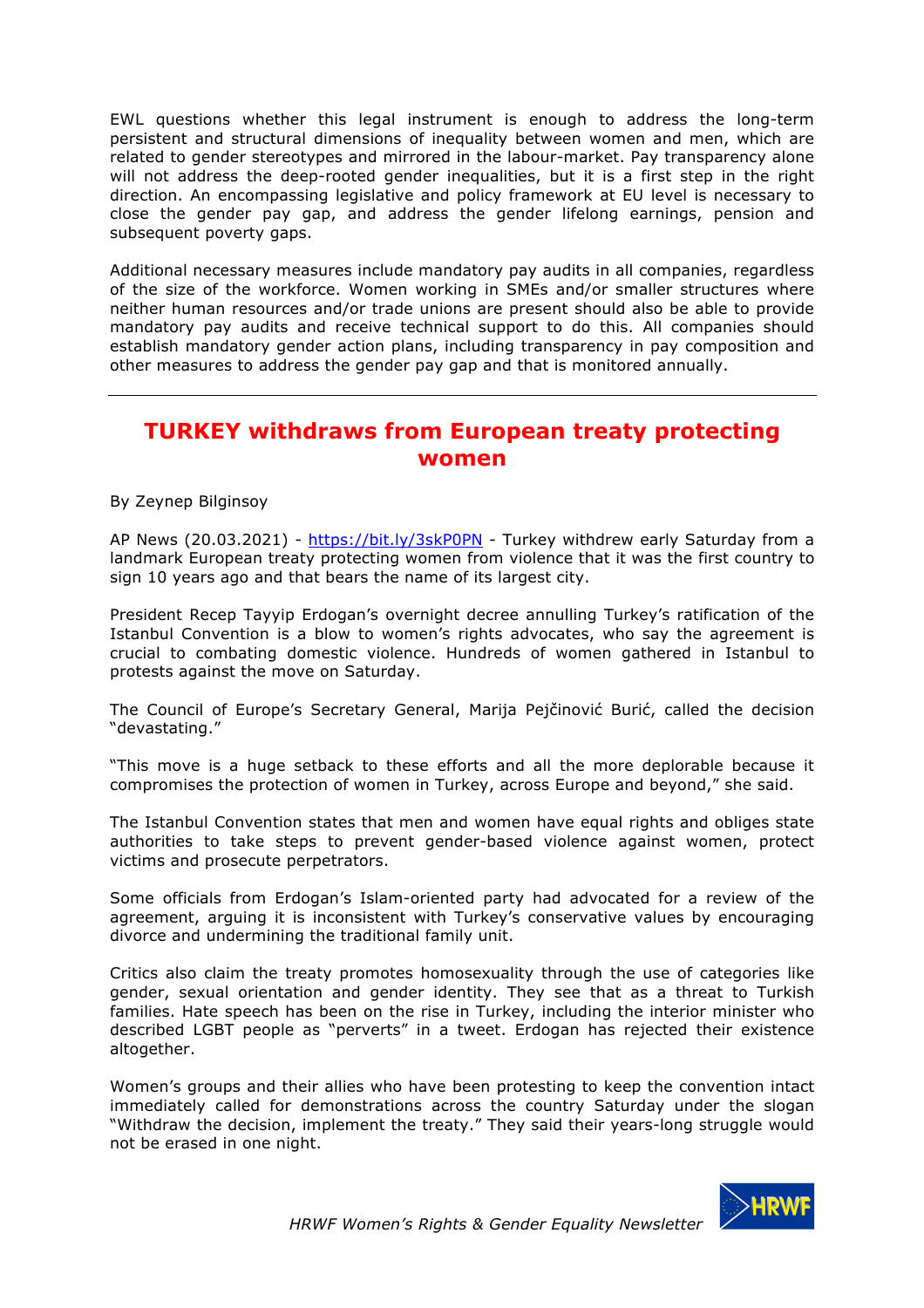Rights groups say violence against and killing of women is on the rise in Turkey but the interior minister called that a "complete lie" on Saturday.

A total of 77 women have been killed since the start of the year, according to the We Will Stop Femicide Platform. Some 409 women were killed in 2020, with dozens found dead under suspicious circumstances, according to the group.

Numerous women's rights groups slammed the decision. Advocacy group Women's Coalition Turkey said the withdrawal from a human rights agreement was a first in Turkey. "It is clear that this decision will further encourage the murderers of women, harassers, rapists," their statement said.

Turkey's justice minister said the government was committed to combating violence against women.

"We continue to protect our people's honor, the family and our social fabric with determination," Justice Minister Abdulhamit Gul tweeted.

Erdogan has repeatedly stressed the "holiness" of the family and called on women to have three children. His communications director, Fahrettin Altun, said the government's motto was 'Powerful Families, Powerful Society."

Many women suffer physical or sexual violence at the hands of their husbands or partners, but up-to-date official statistics are unavailable. The Istanbul Convention requires states to collect data.

Hundreds of women and allies gathered in Istanbul, wearing masks and holding banners. Their demonstration has so far been allowed but the area was surrounded by police and a coronavirus curfew is begins in the evening.

They shouted pro-LGBT slogans and called for Erdogan's resignation. They cheered as a woman speaking through a megaphone said, "You cannot close up millions of women in their homes. You cannot erase them from the streets and the squares."

Turkey was the first country to sign the Council of Europe's "Convention on preventing and combating violence against women and domestic violence" at a committee of ministers meeting in Istanbul in 2011. The law came into force in 2014 and Turkey's constitution says international agreements have the force of law.

Some lawyers claimed Saturday that the treaty is still active, arguing the president cannot withdraw from it without the approval of parliament, which ratified the Istanbul Convention in 2012.

But Erdogan gained sweeping powers with his re-election in 2018, setting in motion Turkey changing from a parliamentary system of government to an executive presidency.

The justice minister wrote on Twitter that while parliament approves treaties which the executive branch puts into effect, the executive also has the authority to withdraw from them.

Women lawmakers from Turkey's main opposition party said they will not recognize the decree and called it another "coup" on parliament, which had unanimously accepted the treaty, and a usurpation of the rights of 42 million women.

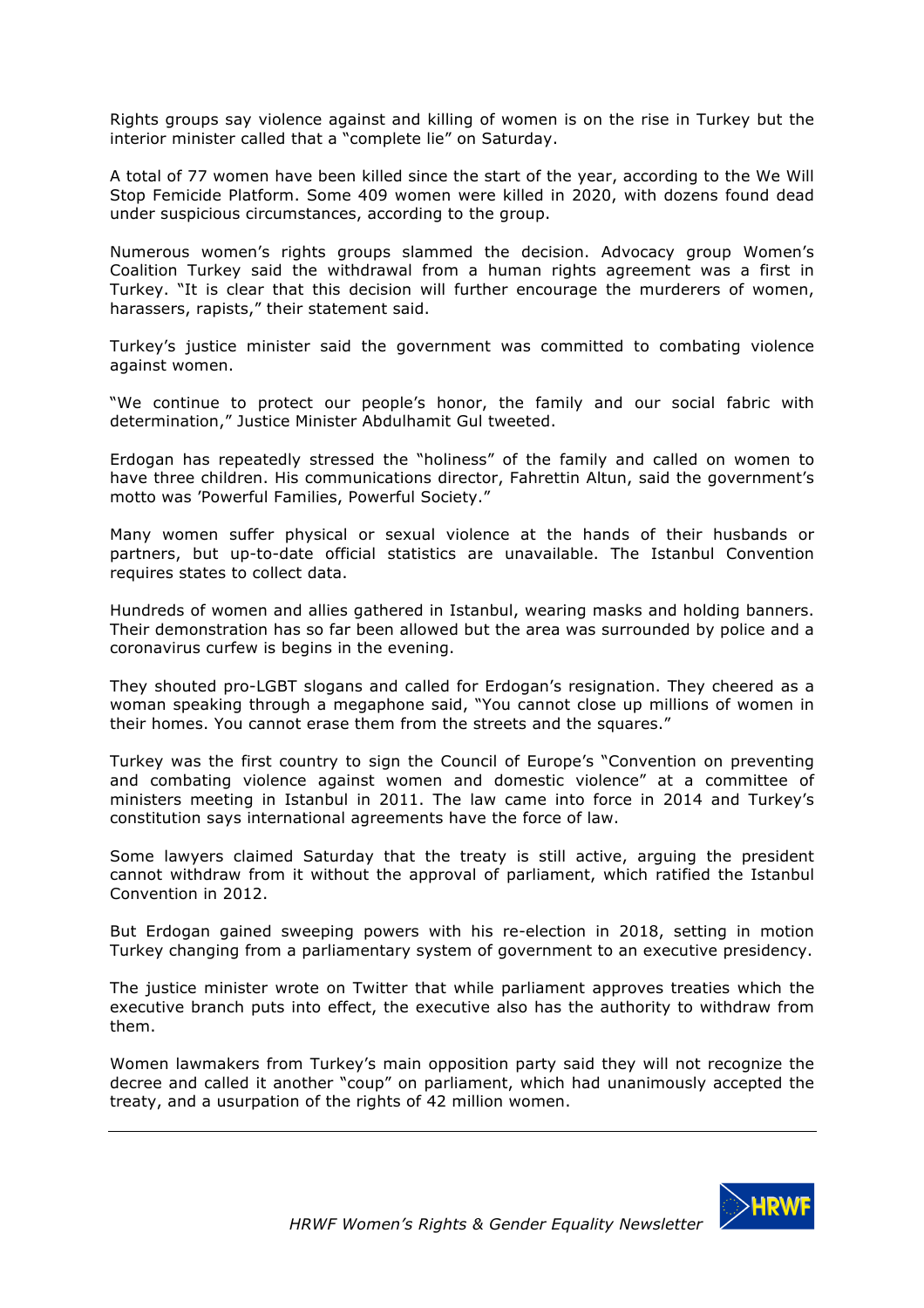# **UK: Four-fifths of young women in the UK have been sexually harassed, survey finds**

#### *Exclusive: YouGov poll reveals extent of abuse and lack of faith in authorities' ability to deal with it*

By Alexandra Topping

The Guardian (10.03.2021) - https://bit.ly/3shlz0W - A UN Women UK survey found 80% of women of all ages said they had experienced sexual harassment in public spaces.

More than four-fifths of young women in the UK have been subjected to sexual harassment, according to a survey for UN Women UK, which warns that most women have lost faith that the abuse will be dealt with.

Among women aged 18-24, 86% said they had been sexually harassed in public spaces, while just 3% did not recall ever having experienced sexually harassing behaviour. The remaining 11% chose not to answer the question.

According to the survey, published in a report by the all-party parliamentary group (APPG) for UN Women, 71% of women of any age said they had experienced sexual harassment in public spaces.

"This is a human rights crisis. It's just not enough for us to keep saying 'this is too difficult a problem for us to solve' – it needs addressing now," said Claire Barnett, executive director of UN Women UK.

"We are looking at a situation where younger women are constantly modifying their behaviour in an attempt to avoid being objectified or attacked, and older women are reporting serious concerns about personal safety if they ever leave the house in the dark – even during the daytime in winter."

The survey of more than 1,000 women, carried out by YouGov and seen exclusively by the Guardian, exposes a damning lack of faith in the UK authorities' desire and ability to deal with sexual harassment – 96% of respondents did not report incidents, with 45% saying it would not change anything. Among those who said the event was not serious enough to report were women who had been groped, followed and coerced into sexual activity, said UN Women UK.

As part of the UN Women UK's Safe Spaces Now project, the organisation collected stories from 400 women and sent an open letter to leaders, calling for better designed public spaces, improved reporting systems and education.

"We've seen really strong results elsewhere in the world. Our problem now is that sometimes in the UK, we think we are a leading light in terms of progress, and we forget to work on the gender-based violence that still happens every day at home, especially to women and marginalised groups," said Barnett.

Laura Bates, founder of the Everyday Sexism Project, said women were recognising the abuse they faced as sexual harassment, but it was unsurprising they had no faith in an "utterly broken" system.

"If you talk about wolf-whistling or street harassment in the UK, you are liable to find yourself on the front page of a tabloid being called a 'feminazi' and accused of overreacting, so of course young women don't think that they'll be taken seriously if they come forward," she said.

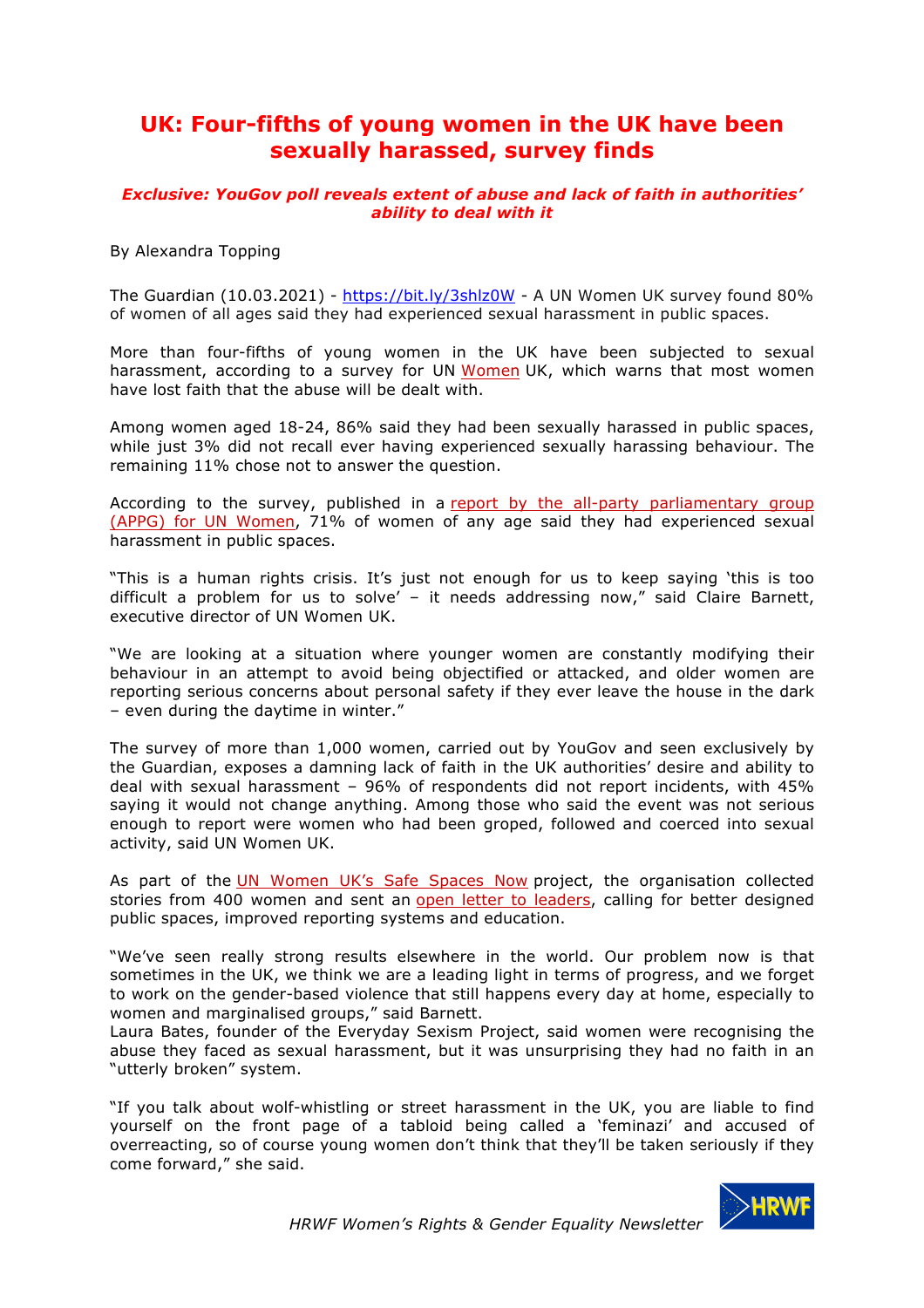Bates pointed to TUC/Everyday Sexism research that found 52% of women had experienced sexual harassment at work, and of the one in five who had reported it, three-quarters said nothing had changed, while 16% said they were treated worse as a result.

"At the root of all this is the normalisation of the idea that a woman's body in a public place is simply public property and young women just have to put up with it. We have to shatter that normalisation through policy and in the press if we want to change the picture," she said.

*Note:* This article was amended on 24 March 2021. Due to incorrect information supplied to us, an earlier version said the UN Women UK survey found that 97% of women aged 18-24 had reported being sexually harassed in public spaces, and 80% of all women; these figures are actually 86% and 71% respectively. The headline has also been amended to reflect this updated text.

### **USA: Hundreds of women unite to protest against Biden's transgender executive order, Equality Act**

By Brandon Showalter

The Christian Post (09.03.2021) - https://bit.ly/3eozApz - A diverse coalition of women's rights campaigners numbering into the hundreds protested against the Biden administration's executive order allowing boys who identify as female to compete in girls' athletic competitions, among other moves to enshrine transgender policies into law.

On Monday, some 200 women hailing from all across the United States descended on the nation's capital to participate in Women Picket-DC, a nonpartisan event to protest an executive order signed by President Joe Biden on Jan. 20 that enshrined "gender identity" into federal law.

The event intentionally coincided on International Women's Day and was held on the corner of 15th Street and Constitution Avenue adjacent to the National Mall near The Ellipse. Many held placards urging senators to reject the Equality Act, a pending update to the 1964 Civil Rights Act that would enshrine gender identity as a category into the federal legal code.

Dawn Odell, a conservative Catholic mother, traveled from Washington state to lend her voice in support of women's rights, and to oppose social and medicalized gendertransitioning of children and trans-activist initiatives like Drag Queen Story Hour at libraries and in school curricula.

"There are so many ways where kids are being taken advantage of, and completely and irreparably altered forever, and their lives ruined by this transgender movement. It's awful," Odell said in an interview with The Christian Post.

"I see an entire generation of people in ruin, not able to have kids, not able to have any meaningful relationship at all," she added. "It's changing everything."

Holding a Save Women's Sports flag, Beth Scaer, a computer programmer from Nashua, New Hampshire, told CP she believes Biden's executive order is destroying women's sports.

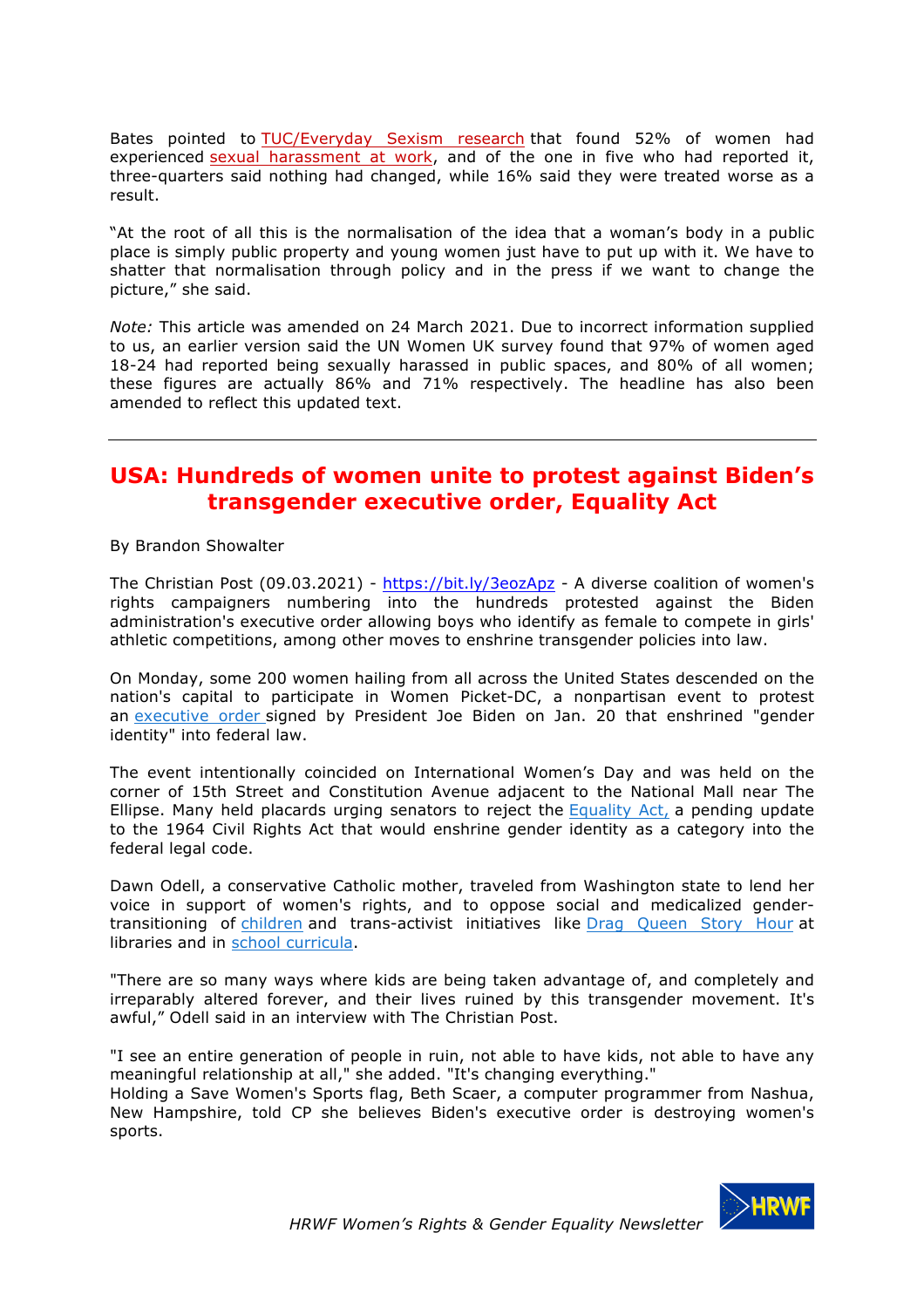"Whenever a man can come in and take a spot on a woman's team or on a podium, you're depriving women of their rights. Men are bigger, stronger, taller. They can destroy women in sports. It's totally unfair," she said.

Charlie Rae of Raleigh, North Carolina, the writing lead for the Women Picket-DC rally, said the central issue is that the public views gender identity as a human rights cause when it in truth assaults human rights.

"It changes our already existing structures of human rights," Rae said. "And I think that a lot of people mean really well, and they want to protect people and implement human rights. That's why we're here too. But gender identity as a concept  $-$  transgenderism, the medicalization, the altering of our social policies and institutions — it doesn't protect people."

"We're here because we want to protect people," however they identify, she stressed.

The protesters' efforts are nonpartisan because they're rooted in "basic common sense," Rae stressed. "And that doesn't have a political party  $-$  to know that women are female."

Lead organizer Courtney Piper, who was one of the four speakers at the event, told CP that the narrative of self-declared gender identity has been systematically rolled out in the last 15-20 years and asserted that its propaganda is fueled by massive amounts of money and has spread throughout school systems and government entities.

"The general public truly is under a mass hypnosis and deceit," regarding this issue and others, she said.

"It's the inverse of material reality and spiritual reality. Women are here today to expose the truth and speak truth to power," Piper declared.

When asked what she and her fellow compatriots plan to do should the Senate vote to pass the Equality Act, which Biden has promised to sign into law, Piper said their efforts would never stop.

"If indeed it does [pass], we won't stop fighting. We are going to continue to roll out action after action until our voices are heard and our demands are met," she said.

In remarks before the crowd with the Washington Monument in the background, Suzanne Vierling, a psychologist from Southern California, noted that the sex-based rights of women should be in cement and not even debated, given the hard-fought gains. She drew analogies between present scourges against women to previous ones, particularly black women who were once enslaved.

"Today we have come full-circle, back to women as chattel, if we don't fight. It doesn't seem possible. But today, while the woman is erased as a woman in the name of the law, woman is now stretched out on a platter, stretched out for use, for profit," she said.

"Yesterday's slave woman who endured gynecological medical experiments is today's girl-child being butchered in a booming gender-transitioning sector. Ovaries removed, pushing her into menopause and osteoporosis, uncharted territory, and parents' rights and authority decimated," Vierling added.

Facing the White House and flanked by a participant holding a banner with a quote from the suffragist movement in the early 20th century that read: "Mr. president, how long must women wait for liberty?" Kara Dansky, a radical feminist attorney who serves on the steering committee of the U.S. chapter of the Women's Human Rights Campaign,

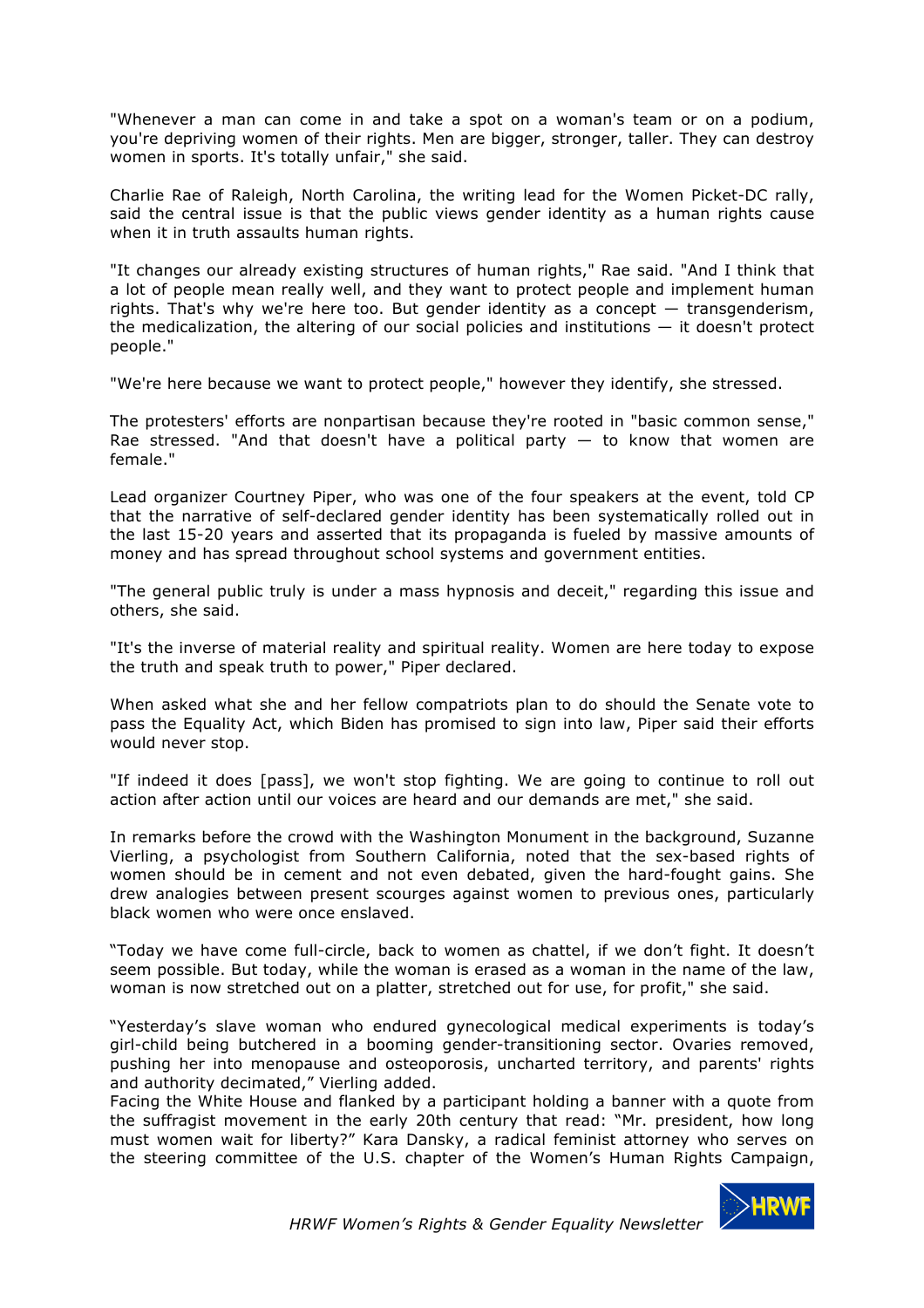addressed the Biden administration, demanding that the Jan. 20 executive order be reversed.

"Mr. president, whether or not you understand it, you have issued an executive order that is set to erase women and girls as a protected category under federal administrative law. Men are not women, even if they say they are; even if they say they identify as women. Women, also, are not men, even if they say they are," Dansky declared.

She went on to express gratitude for a December 2019 tweet by *Harry Potter* series author J.K. Rowling, who voiced support for Maya Forstater, a British woman who was ousted from her job for stating opinions online about the reality of biological sex in the context of the U.K.'s Gender Recognition Act.

That short post on social media from the beloved author was a game-changer, Dansky continued. Rowling has since spoken out at considerable length about her concerns about how radical transgender ideology is diminishing women's rights.

Dansky then quoted from Biden's inaugural speech, in which the president spoke of the importance of rejecting a culture in which facts are manipulated and manufactured. "Mr. president, I agree. Please stop manipulating and manufacturing facts," Dansky asserted, speaking of gender identity ideology.

She continued: "Mr. president, are you willing to protect the rights, privacy, and safety of women and girls or do you stand with men who pretend to be women? The time to decide is now. Mr. president, we ask you: How long must women wait for liberty."

"So-called gender identity is a corporate takeover of humanity, and you, Mr. president, are complicit. Get it out of our laws. Get it out of our schools. And stop mutilating children's healthy bodies."

"Mr. president, the jig is up. The emperor has no clothes. Women are tired of waiting for liberty. Mr. president, rescind the order."

# **POLAND: Polish women mark Women's Day protesting abortion ban**

By Vanessa Gera

AP News (08.03.2021) - https://bit.ly/3lclQ2v - Women's rights activists in Poland marked International Women's Day on Monday caught between reasons to celebrate and a heavy sense that they are facing a long battle ahead.

This year's Women's Day, which was marked with protests, comes after a near total ban on abortion took effect in January in the mostly Roman Catholic country, a step that had long been been sought by the conservative ruling party, Law and Justice.

But as Polish Women's Strike leader Marta Lempart told The Associated Press ahead of a protest in Warsaw, Poland is also a country that is undergoing rapid secularization, with support growing for a liberalized abortion law.

She and other movement leaders are convinced that the process of social change ultimately will favor their struggle for reproductive freedom. Monday's protest focuses on abortion rights, but also included calls for greater state support for in vitro procedures and sexual education.

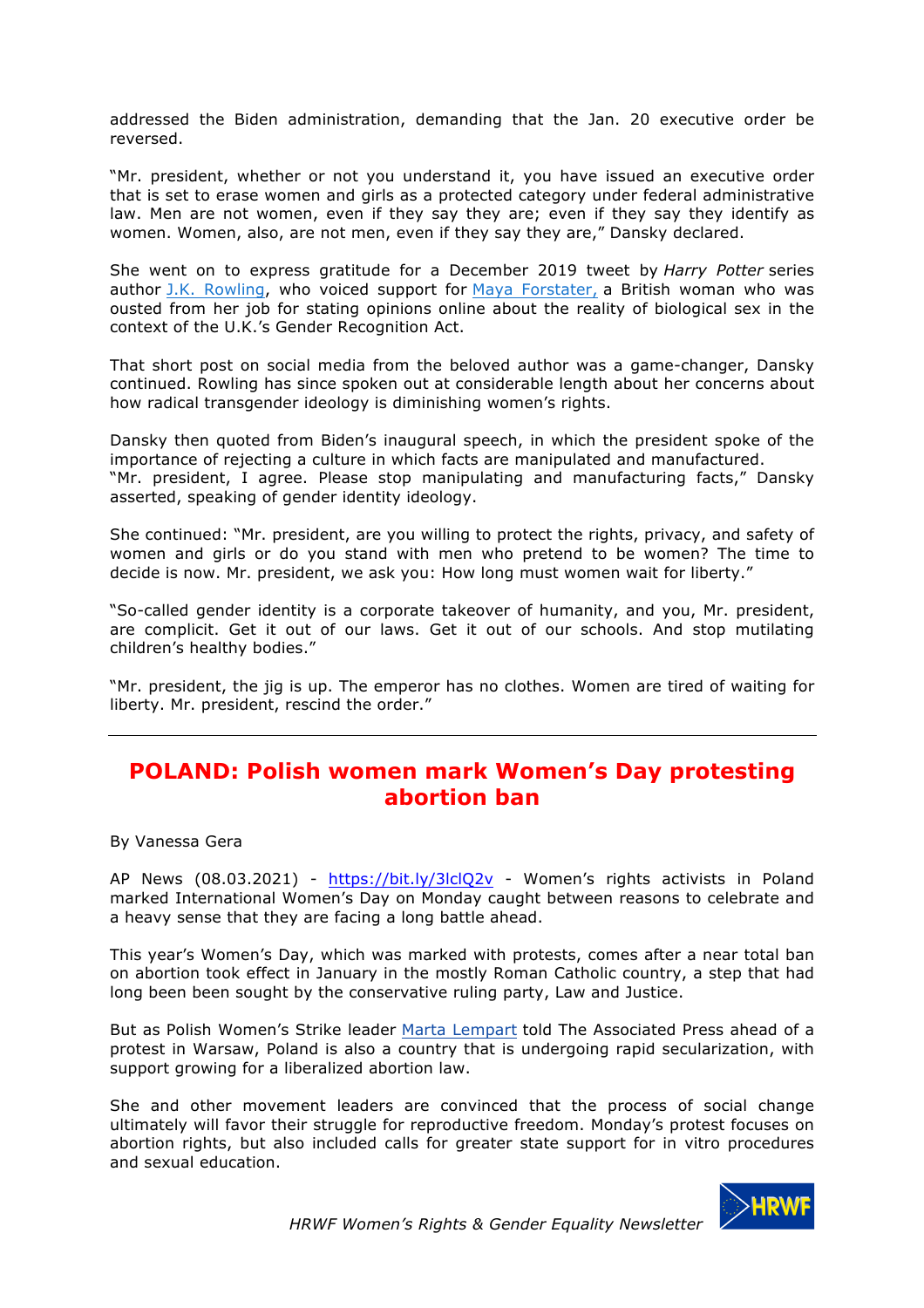"We have reasons to celebrate because we are a mass movement, we are the only country that is becoming secular so quickly and that is becoming feminist so quickly," Lempart said.

Around her, supporters of the Women's Strike poured into its Warsaw office, preparing banners and other materials for their "Women's Day Without Compromises" protest hours later.

Compared to mass protests of the past months, Monday's protests were relatively small. The demonstrators, however, faced a large presence of police who created cordons to contain the crowd in a limited area. Police declared the gathering illegal because it defied pandemic restrictions, and officers requested identification from people and some scuffles ensued.

"We keep fighting. I don't see a way to stop it," said Klementyna Suchanow, another Women's Strike leader and the author of a book "This is War: Women, Fundamentalists, and the new Middle Ages," about global efforts by ultra-conservatives to roll back women's rights.

"We are under attack by religious radicals, and this is an international movement. so we women in different countries, we need to face it and fight against it," she said. "It's something that is happening to all of us: to Argentinians, to Americans, to Poles, to Croatians."

Activists noted that Polish women are getting abortions no matter what the law says, some with pills and others by traveling to Slovakia, Germany, Norway or other countries. "If a woman wants to have an abortion nothing will stop her," said activist Marta Krzynowek, who says the restriction on abortion rights are part of a larger assault on democracy in Poland.

"Abortion is only one part of this picture," she added. "We are all very, very tired, but we have the energy to try and change things. This situation isn't good and it is worth fighting for."

Suchanow noted that many activists have been arrested, charged with crimes, or faced police violence at protests.

"This cannot be wasted, it cannot be for nothing," she said.

### **IRAQ passes law addressing women survivors of Yazidi genocide**

*The landmark bill formally recognizes the Yazidi genocide and the trauma of sexual violence, but the community still faces grave security concerns and missing men, women and children.*

By Joe Snell

AL-Monitor (02.03.2021) - https://bit.ly/3kW8xTF - After nearly two years in Iraq's parliament, the Yazidi Women Survivors Law passed on Monday in a landmark for formal recognition of the Yazidi genocide.

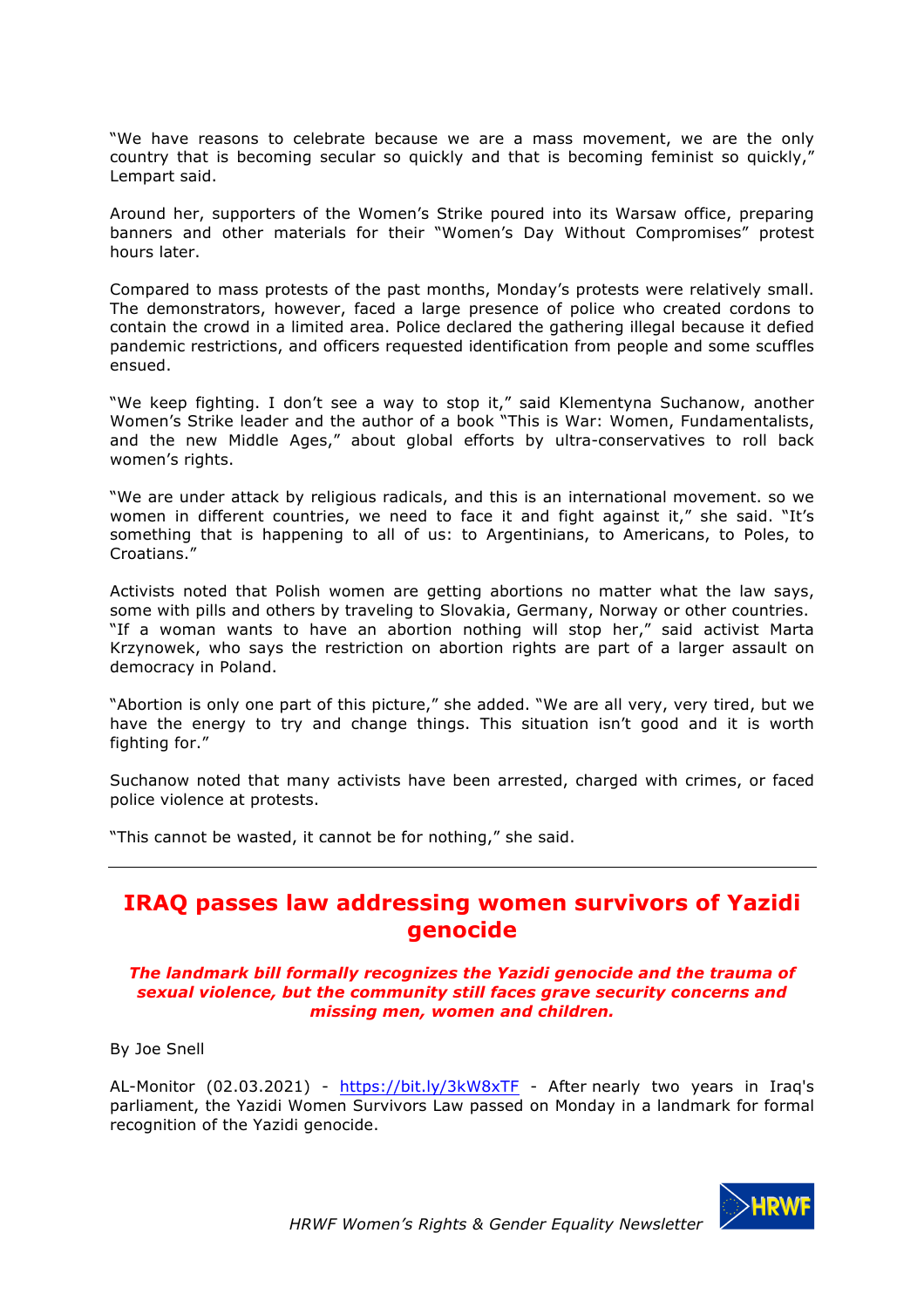The bill calls for compensation, rehabitation and education for survivors. It also creates a new directorate for survivor's affairs and a civil court in the Nineveh governorate and outlines punishment for people involved in abduction and sexual crimes. The move was applauded by Yazidis as progress in addressing the destruction caused by the Islamic State nearly seven years ago.

"Today's passage of Iraq's Yazidi Survivors Bill is an important first step in acknowledging the gender-based trauma of sexual violence and need for tangible redress," tweeted Nadia Murad, a Yazidi survivor of human trafficking and 2018 Nobel laureate.

First submitted by Iraqi President Barham Salih to the parliament in April 2019, the draft bill was reviewed twice but each time met pushback. Some argued that the text was too narrow in scope and needed to include men and boys that were also kidnapped. Other groups fought for the inclusion of Christians, Shabaks and Turkmens who were also subjected to sexual violence.

A special parliamentary committee was formed to amend the terminology. Last month, however, the legislature failed to achieve the quorum needed for a vote. Days later, Salih called on the parliament to expand and expedite the bill.

#### **Never miss another story**

Salih tweeted on Monday that the vote was a victory for "our daughters who have been subjected to the most heinous violations and crimes of ISIS genocide."

The United Nations Assistance Mission for Iraq also hailed the move as a "major step in addressing the needs of survivors of atrocities that include reparations and proof of Iraq's commitment to address the crimes they endured."

Some Yazidi community members have cautioned against overstating the bill's importance. The law's passage of the law is an acknowledgement that what happened to Yazidi women and girls was real and deserves recognition and compensation, but pressing needs continue to face the community.

"We want to make sure that this bill does not constitute the end or the solution of state responsibilities to the people," said Pari Ibrahim, executive director of the Free Yezidi Foundation. "We are pleased by this bill's passing, but it does not solve everything."

Last month, the remains of 104 Yazidi victims of IS were transported to Baghdad and given a state funeral ceremony before returning to the Sinjar village of Kocho for burial. They were killed in an IS attack on Sinjar in August 2014 that targeted the Yazidi community and other minority groups living in the Sinjar region of northern Iraq.

In total, at least 10,000 Yazidis were killed or abducted by the Islamic state. A majority of the once 550,000-strong community was displaced and only about 30% of the Sinjar district's population, which also includes Assyrians, Turkmens and other groups, have since returned. More than 2,700 Yazidis are still missing.

"Efforts must continue to find out the fate of the remaining missing and kidnapped persons, provide redress for the victims and hold the criminals accountable," Salih tweeted.

Implementing the law also presents a new challenge amid mounting security and political instability. Public services in Sinjar remain scarce. Infrastructure in the district is still largely destroyed and security is nearly nonexistent, a Yazidi in Sinjar told Al-Monitor.

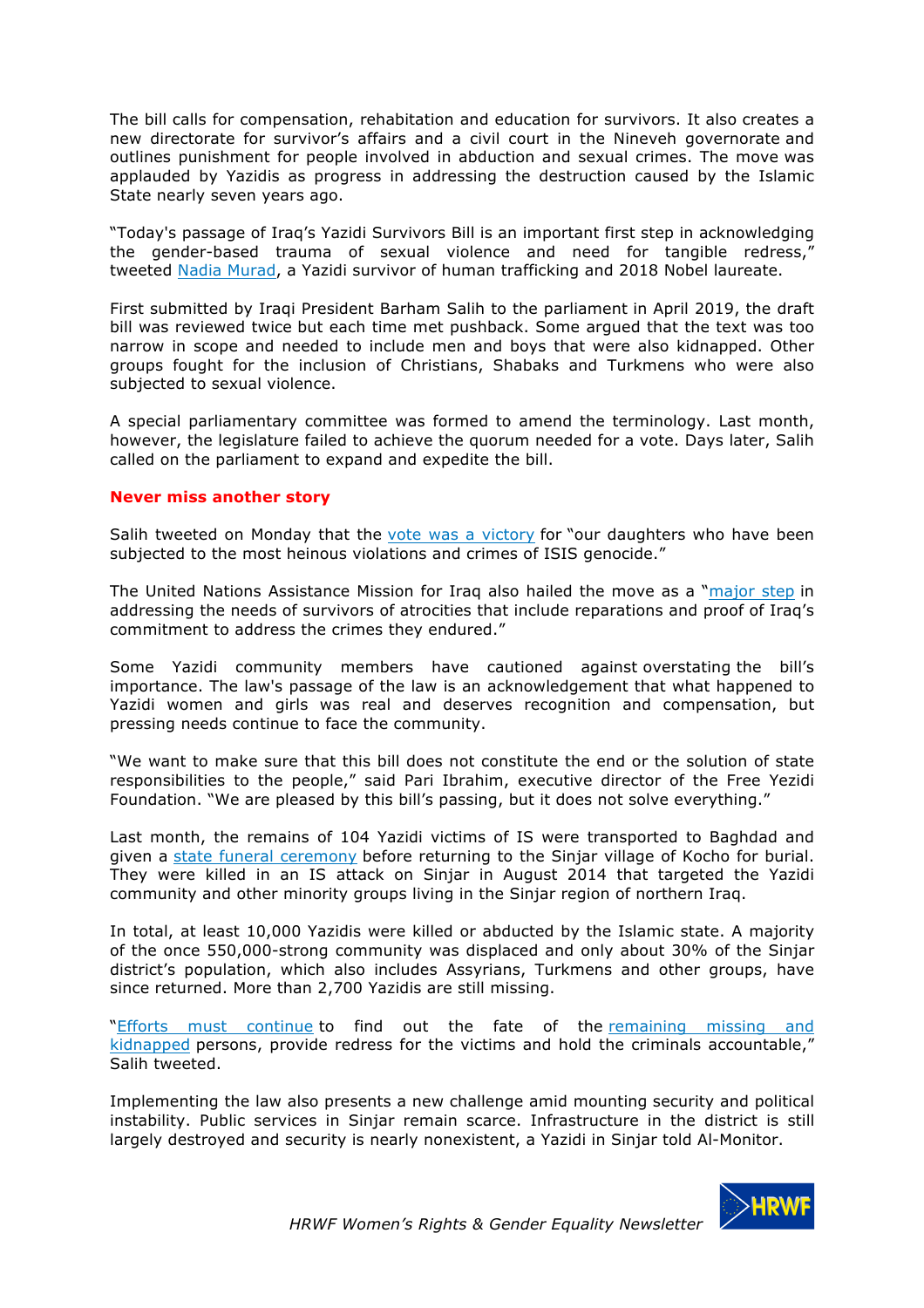About 200,000 Yazidis are forced to continue living in displacement camps, but time is running out as Baghdad has called for their closure and for the residents to return home, despite many not having a home to return to.

Armed extremists still haunt the expansive mountain range of Sinjar, where just last week Turkey and Iran called each other's ambassadors to discuss Turkish attacks on Kurdistan Workers Party fighters that have settled in the area after helping drive out IS.

"Without implementing it correctly, the survivors will not get any benefits from it," Saad Babir, spokesperson for Yazda, an international organization that supports Yazidis, told Al-Monitor. "The bill will not end the suffering that Yazidis are still facing and dealing with on a daily basis."

# **UNITED KINGDOM/ WORLD: All-Party Parliamentary Group for International Freedom of Religion or Belief: Report on Gender and FORB**

#### *Section Gender and FORB of the Commentary on the Current State of International Freedom of Religion or Belief (2020) https://appgfreedomofreligionorbelief.org/media/2020-APPG-commentaryfinal.pdf*

APPG (01.03.2021) - Stakeholders of the All-Party Parliamentary Group for International Freedom of Religion or Belief have reported concerns at the intersection between freedom of religion or belief and gender in several countries.

This section offers a precis of some of the key issues of concern and several salient examples.

The COVID-19 global pandemic has had catastrophic consequences for vulnerable populations around the globe. At the intersection of gender and FoRB is a compounding of vulnerabilities which in 'normal' times is systematically exploited by antagonists of FoRB.<sup>29</sup> This produces a global pattern of abuse including 'forced marriage' and 'sexual assault' as the two most common tactics used against Christian women in 50 countries.30

COVID-19 restrictions have further exacerbated these complex vulnerabilities whilst simultaneously increasing impunity for aggressors. Governments, civil society actors and fragile national infrastructures struggle to deliver a COVID-19 response resulting in greater impunity for perpetrators of gender-specific religious persecution.

Gender-based violence targeting minorities merely blends in with the increased domestic violence or honour killings. Many of these abuses and violations are hidden and underreported or, at worst, known and yet dismissed in pandemic times. A senior leader in **India** has stated they have lost significant ground in protecting religious minority women against gender-based violence (GBV) as there has been a significant increase in targeted trafficking of vulnerable communities facing economic hardship and lack of food security due to lockdowns.

A report published last year by The Coalition for Religious Equality and Inclusive Development (CREID) stated, "The evidence gathered suggests that across contexts and religions, there is a pattern of girls and women being targeted for sexual grooming, not

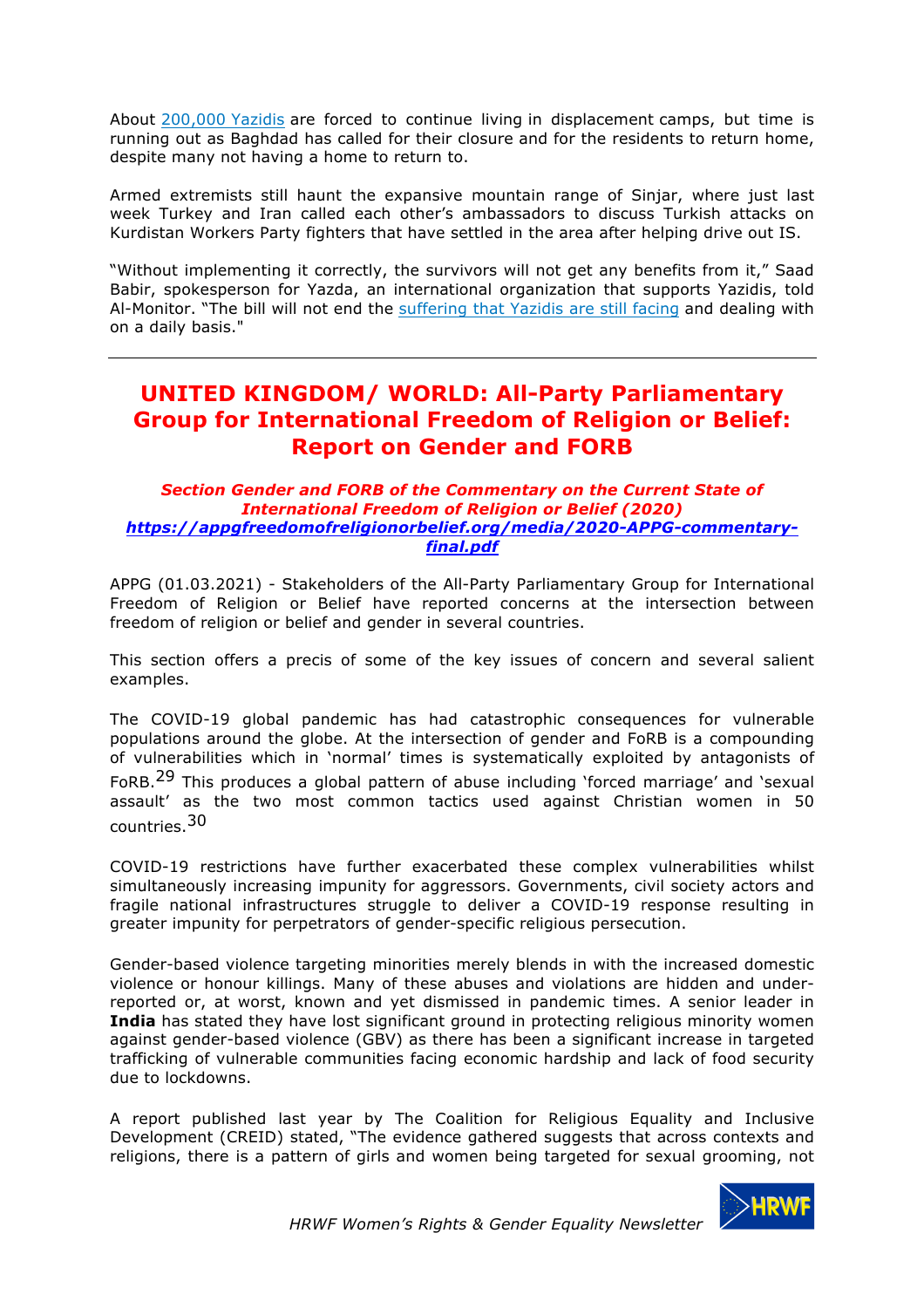only out of sexual predation, but a wider political project to hurt the religious minority and create a religiously homogenous society."31

### **Country content:**

In **India,** Dalit women experience double marginalisation due to their gender and caste. In October 2020, the BBC reported on a Dalit woman who was gang-raped in Uttar Pradesh.<sup>32</sup> The situation in India is a microcosm representative of other regions. FoRB violations here have been exacerbated during COVID-19. Furthermore, evidence suggests that government restrictions and violence are gender specific.

In **Nepal**, some women and girls convert to Christianity. However, it is dangerous for them to reveal their faith, so they quietly or secretly take part in church services. When known, they are discriminated against by their peers, socially ostracized and severely beaten by family members. Immediate family of 'convert' Christians may lock them up. After isolation, they are often deprived of basic survival needs, educational support, parental possessions and basic legal rights. Physical violence comes gradually after emotional and mental torture.<sup>33</sup>

In some rural areas, Christians are socially boycotted and are not allowed to use community resources. In one instance, the Buddhists living in a post-earthquake IDP camp did not allow Christians to share water from the same supply system, and two separate supplies had to be installed. As it is women who use community resources more often than men, this denial of resources affects them more.<sup>34</sup>

In **Malaysia,** legal rights of women and girls are undermined by provisions that make exceptions for *sharia*.

Civil society organizations stated in a Feb 2018 CEDAW report "Muslim women now enjoy far less rights in marriage, divorce, guardianship of their children and inheritance than their non-Muslim counterparts." It also stated: "Other areas of gross discrimination against women under the Islamic Family Laws include divorce, polygamy and child marriage."35

These laws open avenues of vulnerability for female converts from Islam to Christianity, the most prevalent being the threat of rape and/or forced marriage to a Muslim. The minimum legal age for marriage in the Islamic family laws (16 for female) can be lowered with the consent of a *sharia* judge. This law increases the vulnerability of girls who convert to Christianity. The federal government tried to act against child marriages but encountered the bitter resistance of conservative Muslim federal states. In some cases, young Christian women are abducted, never to be heard of again. This is an effective tactic because once they are 'registered' as Muslims there is no mechanism for reversing this, even in the event of divorce. Additionally, all children born because of the so-called "marriage" are also legally considered Muslim. A small number of converts are thought to have fled or gone into hiding to avoid this kind of religiously motivated family retribution.

In **Iraq,** some 2,800 Yazidi women are still missing and both Yazidis and Christians are subject to regular violence and often blamed for the spread of COVID-19.

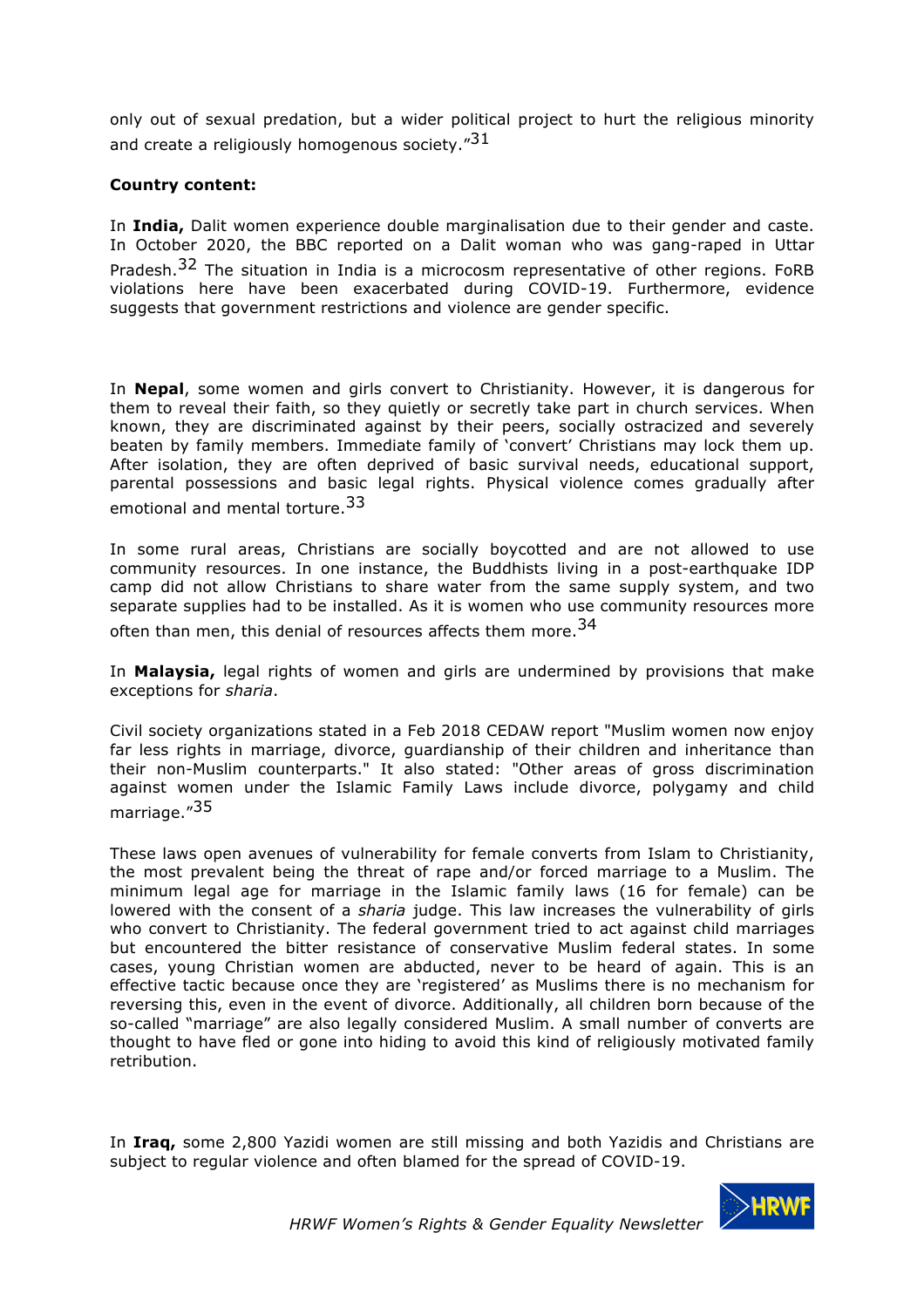Concerns were raised by minority faith groups in August 2019 that proposals to include four Islamic clerics among the Federal Supreme Court's 13 members could mean that *sharia* would always take precedence.

Opponents claimed it would end attempts to overturn legislation such as that which prevents Christian men from marrying Muslim women without converting to Islam.

Iraqi women are guaranteed equal rights in the Iraqi Provisional Constitution, ensuring their right to vote, run for political office, own property, and for girls to attend schools.<sup>36</sup>

However, there are still existing provisions that discriminate against women in the Iraqi Constitution, the Personal Status Law, and the Penal Code. There has not been significant progress in this since the launch of the Iraqi National Action Plan (INAP) for Women, Peace and Security (WPS) to implement the United Nations Security Council Resolution 1325 (1325) on Women, Peace and Security in 2014. While this was a promise of enabling women's participation and protection in the processes of conflict resolution and peacebuilding in Irag<sup>37</sup> there has been little progress in a country experiencing continued economic instability, popular protests, and security problems. While the constitution requires 25 per cent of MPs to be women, they remain side-lined from making a positive contribution to peace and security initiatives and reconciliation efforts.

The reality for Iraqi women is that the impact of war and sectarian conflict has left many as widows, who can quickly fall victim to poverty.

The impact of freedom of religion and belief violations has further disempowered women from religious minorities. The Daesh conflict, early marriage, exclusion from school, domestic violence, and lack of knowledge of their social and legal rights means that their interests are unrepresented, particularly in the Nineveh Plains area of northern Iraq, which lacks a security framework and federal government commitment to lasting change. Representation continues to be made for a concerted effort to empower Iraqi religious

and ethnic minorities, particularly women, through local civic representatives.<sup>38</sup> For Iraqi women from religious minorities, it is also virtually impossible for them to secure jobs in the public sector or even in the private sector outside their own communities as they do not have full citizenship rights. The combination of a lack of legal rights, opportunities for employment, violence from within their own communities and the threat of violence from militia groups, and now the COVID-19 pandemic, means that some minorities may leave Iraq permanently, <sup>39</sup> pushing Iraq into further economic destabilisation and its religious minorities into extinction.40

Women are particularly vulnerable within these destabilising circumstances.

A report by Open Doors USA makes the point that there are gendered differences in how men and women in religious minority communities face pressures at the intersection of gender and religious identity. $41$  It observes that men in religious minorities face greater risk of physical violence, economic harassment and incarceration, women face greater risk of sexual violence, forced marriage and forced divorce.<sup>42</sup>

In **Pakistan**, the Hazara Shia community had to face the consequences of the provincial government's mishandling of the COVID-19 crisis, as the community was blamed $^{43}$  for the spread of the virus. Hazara women in particular bore the brunt. Most of the Hazara women who were forced to quarantine had to spend  $44^{44}$  days in the quarantine camp in Quetta, Balochistan. The quarantine camps had sub-standard facilities $45$  such as a lack of washrooms and water. Hazara women even had to face difficulties due to the racial

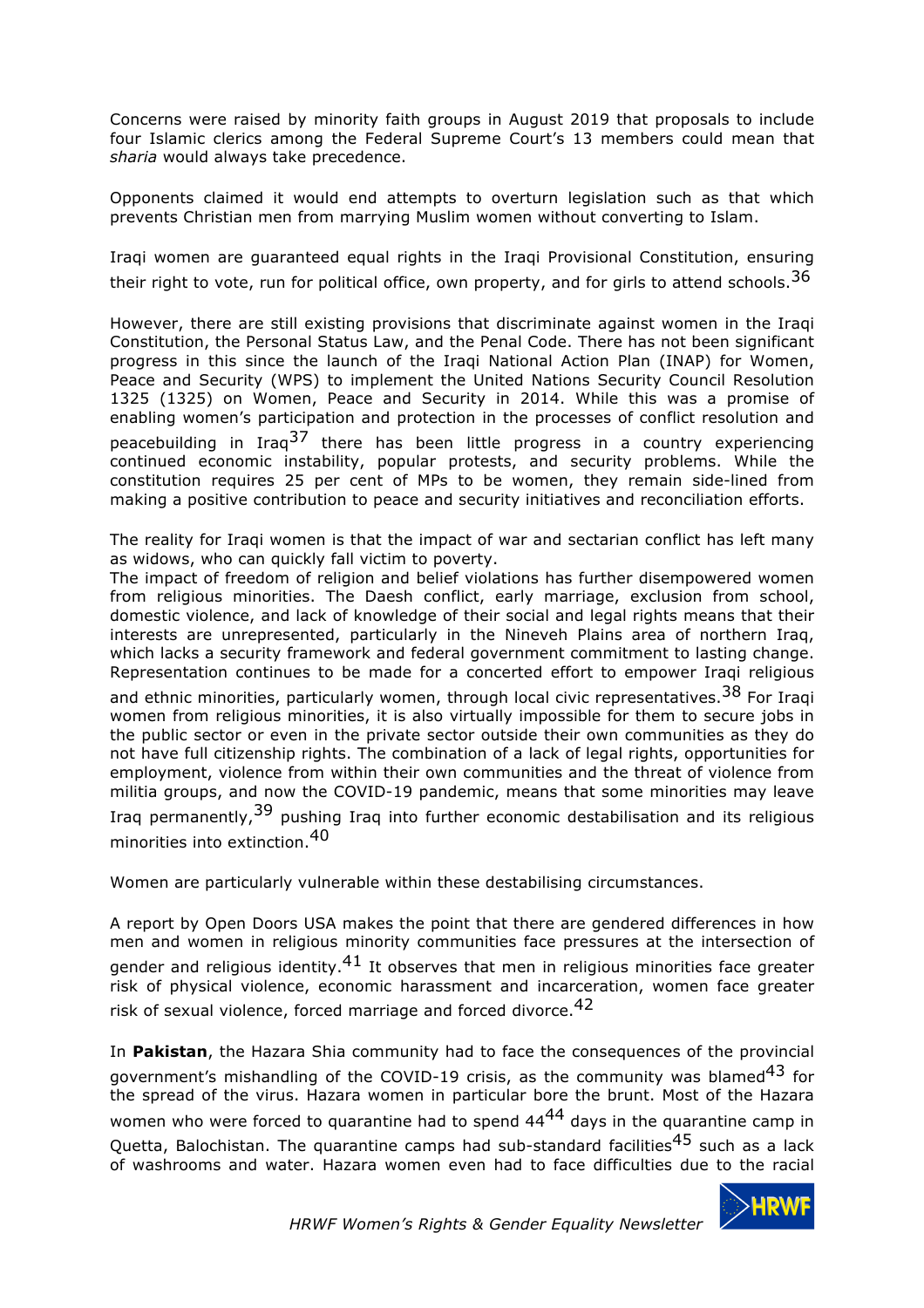profiling<sup>46</sup> of the community in the post-quarantine scenario. According to one report, some local doctors in Quetta refused<sup>47</sup> to treat Hazara women fearing that they will spread the virus. Similarly, women from Hindu Christian faiths in Pakistan continued to face persecution such as forced conversions and forced marriages during 2020 (details in the Pakistan country section).

In **Colombia**, women deciding to become an active Christian can face domestic abuse and sexual abuse. A former guerrilla combatant was sexually abused by her comrades when she left the group after she converted to Christianity. Another young woman grew up as a Christian, but abandoned her faith when she met her future husband. She later returned to her faith, whereupon her husband, a judge, began to abuse her, and threatening to end the marriage and to take the children away. For a time she practiced her faith secretly, but when her husband tried to force her to sign a document saying she would never take her children to church, she refused. She lost custody of the children and was forced to give him compensation.<sup>48</sup>

### **Footnotes**

28: https://www.genderandreligiousfreedom.org/

 $29$  For further details on intersectionality of gender and FoRB see: https://www.iirf.eu/site/assets/files/116862/vol9\_2016.pdf

30 https://www.opendoorsusa.org/wp-content/uploads/2020/03/GSPR-2020.pdf

31 https://www.ids.ac.uk/download.php?file=wp-content/uploads/2020/08/CREID-Briefing-Note-Ideologically- Motivated-Sexual-Grooming-MT-August-2020.pdf#ReligiousMinorities

32 https://www.bbc.co.uk/news/world-asia-india-54418513 - Hathras Case: Dalit Women are among the most oppressed in the world, 6 October 2020, BBC

33 https://www.worldwatchmonitor.org/coe/nepal-4-women-arrested-for-attempting-toforcefully-convert-people-to- christianity/ Four Women Arrested for "Attempting to Forcefully Convert People to Christianity, 8 November 2018, World Watch Monitor

34 https://www.csw.org.uk/2019/05/01/press/4321/article.htm - Christians Accused of Proselytism Released Without Bail, 1 May 2019, Christian Solidarity Worldwide 35

https://www.ohchr.org/EN/NewsEvents/Pages/DisplayNews.aspx?NewsID=22673&LangI D=E – see CEDAW report, 19 February, 2018, UN Office of the High Commissioner for Human Rights

36 https://www.hrw.org/legacy/backgrounder/wrd/iraq-women.htm

37 (http://eprints.lse.ac.uk/67347/1/WPSIraq.pdf)

38

https://www.uscirf.gov/sites/default/files/USCIRF%202020%20Annual%20Report\_Final\_ 42920.pdf.

39 https://www.kurdistan24.net/en/news/4c21093d-a241-416d-997a-3cc8ad3a4576

40 https://english.alarabiya.net/views/news/middle-east/2020/04/20/Iraq-and-itsminorities-face-a-new-challenge

41 https://www.opendoorsusa.org/wp-content/uploads/2020/03/GSPR-2020.pdf

 $42$  Ibid, see pp 7-8

43 https://www.ids.ac.uk/opinions/pakistans-hazara-shia-minority-blamed-for-spread-of-COVID-19/

44 https://www.ids.ac.uk/opinions/dire-conditions-for-hazara-shia-pilgrims-during-COVID-19-quarantine-in-pakistan-six- women-share-their-experiences/

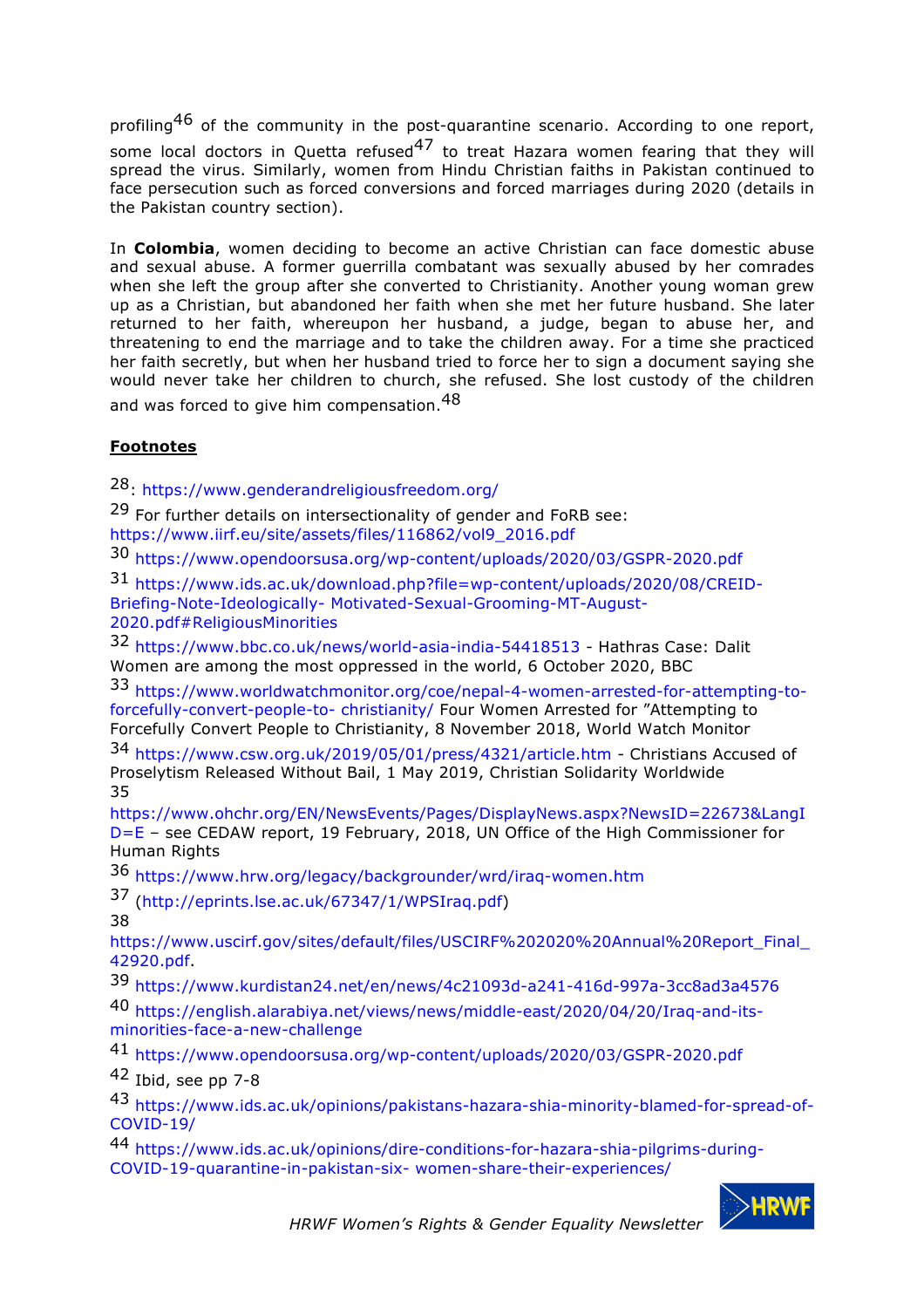45 https://www.theguardian.com/world/2020/mar/19/pakistan-coronavirus-camp-nofacilities-no-humanity

46 https://www.ids.ac.uk/opinions/pakistans-hazara-shia-minority-blamed-for-spread-of-COVID-19/

47 https://www.ids.ac.uk/opinions/go-in-disguise-to-ensure-you-receive-medicaltreatment-religious-discrimination-in- pakistan/

### **AFRICA: UK – FGM policies may be alienating some African diaspora communities**

By Nazia Parveen and Aamna Mohdin

WUNRN (18.02.2021) - https://bit.ly/2ZHWzDu - Safeguarding policies introduced to protect women and girls against female genital mutilation (FGM) are instead eroding trust and alienating African diaspora communities, a study has found.

Current FGM safeguarding measures are undermining the welfare and safety of the women and young girls they seek to protect, with families feeling racially profiled, criminalised and stigmatised, according to the report.

The report, published by African women's rights organisation Forward and the University of Huddersfield, examines the lived experiences of FGM safeguarding policies and procedures in the UK.

Based on interviews with communities and professionals, including serving police officers, it found that health and social care workers, teachers and the police are concerned about the growing mistrust within their communities, and are sceptical of the need to single out FGM from other forms of child abuse.

Key findings included that safeguarding policies enacted since 2014 may have inadvertently done a great deal of harm to families, communities and young girls, potentially across the UK.

They increased the scrutiny, suspicion and stigmatisation experienced by families in many areas of their lives, from school, to healthcare, to overseas travel, the report said. These experiences had taken a significant toll on the mental health of parents, who said they had no intention of carrying out FGM on their daughters, and in some cases even campaigned against it.

Professionals participating in the study expressed equal concern over the ways in which the current policies had burdened some families, and warned against a growing disconnect between them and the diaspora communities.

"The current FGM safeguarding policies are causing quite a lot of harm. Communities are feeling targeted and that they are racially profiled. There is a general sense of assumption that many of these African diaspora communities are having the intention of subjecting their daughters to FGM, even if in some of the cases that's not actually true," said Amy Abdelshahid, lead author and head of evidence at Forward.

She added there is an excessive focus on families from certain communities when they travel abroad. "Sometimes they may receive home visits from social services and police investigating them and interrogating before they are able to travel," she said.

Asha, from the Somali community, who participated in the study, said: "When children are going on summer holiday, mothers face fear … The assumption is that you are going on holiday and you are doing FGM to your daughter. It's really the holiday that you were thinking about.''

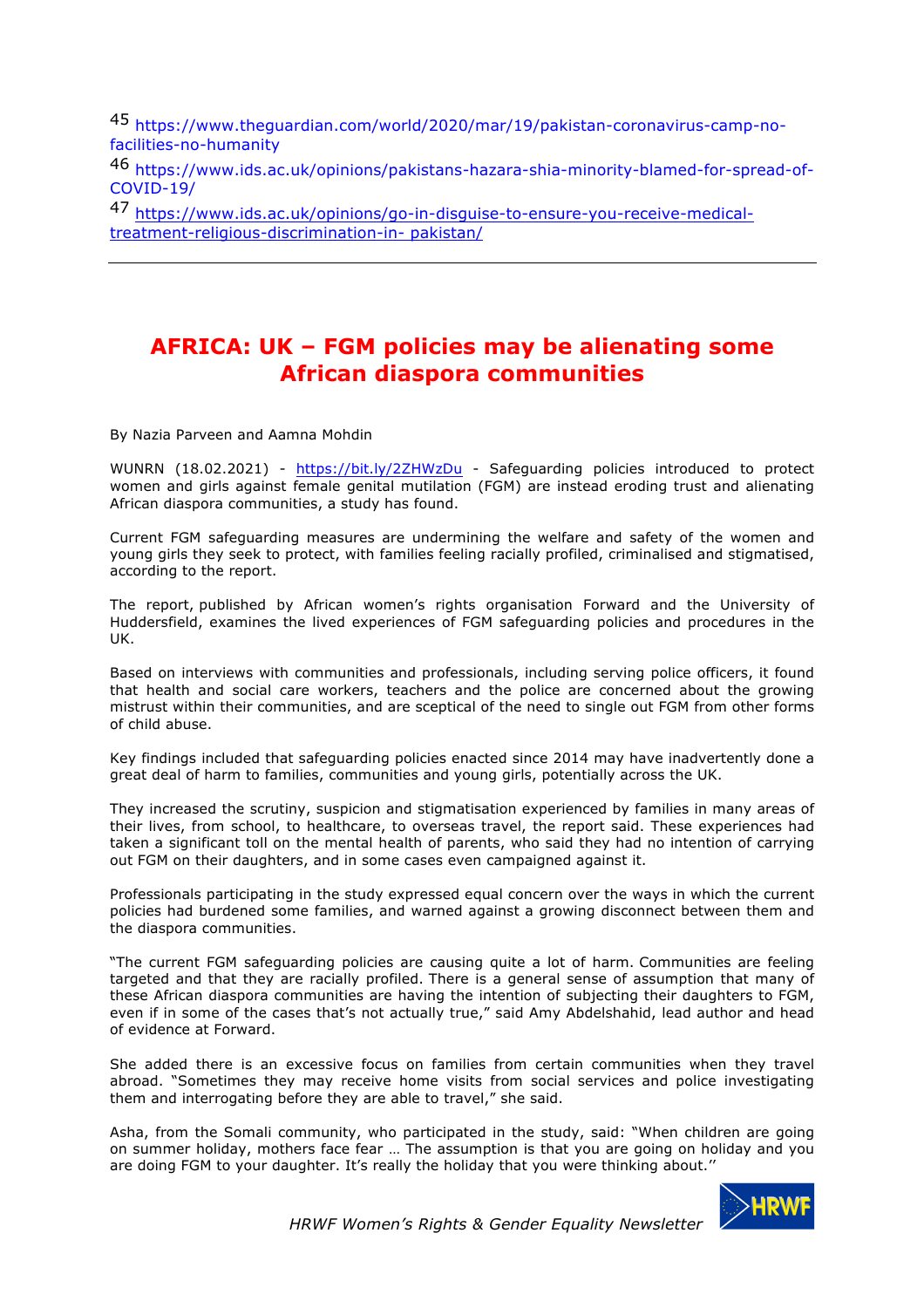Abdelshahid said participants also spoke of having to endure repetitive and uncomfortable conversations about their own FGM and their intention of having it carried out on their daughters in healthcare settings.

"What we're seeing is that in different touchpoints of their lives, they are getting that constant scrutiny by different types of professionals across many areas," she added.

In an interview with a police detective, she said singling out FGM as a particular issue could be stigmatising for a community, "whereas we should be looking at all forms of abuse within every community".

Abdelshahid said: "We think the policies could end up being counterproductive."

She pointed to a quote in the report by a social worker who warned communities are staying away from them. "And that is really alarming, because if community organisations are not able to do the awareness raising and grassroots work that has proven to be very effective in the past, then we're risking undermining quite a lot of fundamental and essential work."

The report makes a series of recommendations to address FGM in a more compassionate and inclusive way, including the introduction of more holistic training for professionals, re-examining the current policies and a focus on policies that recognise the role of communities in eliminating FGM.

However, the feminist campaigner Nimco Ali – who has been a key figure in the global fight to end FGM – praised the work being carried out by the government, stating that the practice would only be eradicated via legislation and state-level involvement.

Ali, who is a survivor of FGM and was appointed by the Home Secretary, Priti Patel, as an independent adviser to help draw up a strategy to tackle violence against women and girls, said: "When I was growing up it was all about trying to work with communities – which is good – but FGM is an organised crime. The idea that we need to return to talking and negotiating with communities is a non-starter.

"I absolutely understand [the need] for the state to take control of this issue, and it is the reason FGM was added to the Children's Act. We are going to ask uncomfortable questions. Why are we offended that these questions are being asked? We need these safety nets."

Victoria Atkins, the Safeguarding Minister, said: "Female genital mutilation is a crime. It causes extreme and lifelong physical and psychological suffering to women and girls and we will not tolerate this child abuse taking place in our country.

"The government introduced tough safeguarding laws which compel certain professionals to report if they have encountered a potential child victim of female genital mutilation, regardless of what community they are from."

### **PAKISTAN: Virginity tests for female rape survivors outlawed by Pakistani court**

By Haroon Janjua

WUNRN (04.02.2021) - https://bit.ly/3jwOSZQ - On 6 January 2021, a Pakistani court has outlawed the practice of subjecting female rape survivors to a virginity test in an unprecedented ruling.

Lahore's high court ruled on Monday that the virginity test has no legal basis and "offends the personal dignity of the female victim".

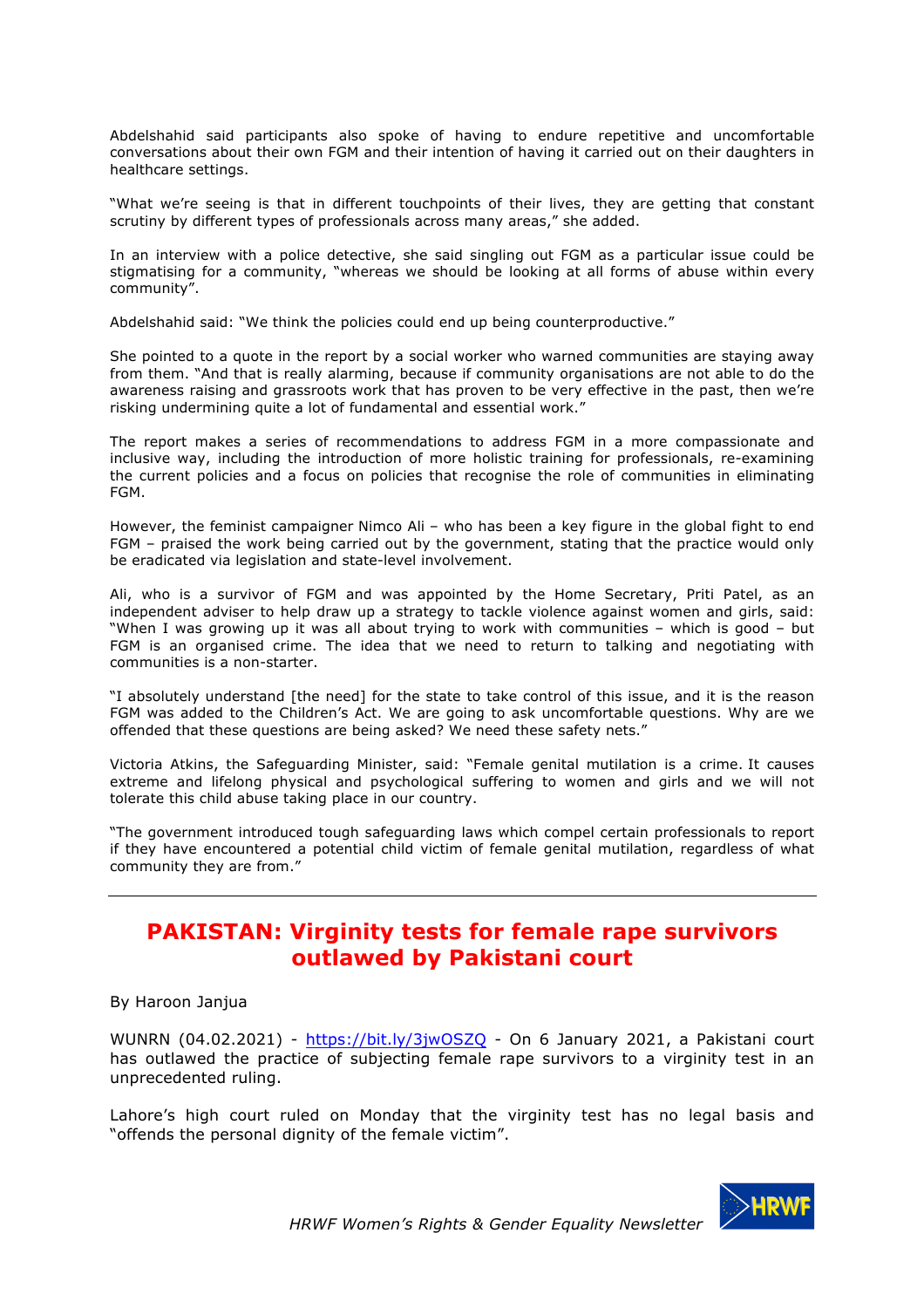Making the judgment, Justice Ayesha Malik said: "Virginity testing is highly invasive, having no scientific or medical requirement, yet carried out in the name of medical protocols in sexual violence cases.

"It is a humiliating practice, which is used to cast suspicion on the victim, as opposed to focusing on the accused and the incident of sexual violence."

In a 2018 report, the UN said that virginity tests, a medically dubious internal examination of a woman's hymen, still take place in 20 countries, and can be conducted with or without consent in rape cases or when a woman is accused of a "moral" crime such as premarital sex or running away.

Premarital sex remains a crime in Pakistan for men and women and carries a five-year prison sentence.

"The verdict is the culmination of a history of activism and built on the hard work that the feminist movement has been engaging in for decades. The test is part of a larger structure of patriarchy that hinges victimhood on women's characters and perpetuates the myth of the 'perfect victim'," Nighat Dad, a lawyer and rights activist told the Guardian.

"The barriers in place for women to report cases of rape are insurmountable, but this historic verdict will go a long way in dismantling those barriers," she said.

In October Human Rights Watch said virginity examinations had long been a routine part of criminal proceedings in Pakistan, based on a misogynistic assumption that a woman "habituated to sexual intercourse" is less likely to have been raped. Police and prosecutors have used the results to accuse rape victims of illegal sexual intercourse and to treat them as criminals.

Pakistan's minister for human rights, Shireen Mazari, lauded the judgment, which will apply only in the state of Punjab, on Twitter.

### **INDONESIA bans mandatory Islamic 'hijab' scarves for schoolgirls**

AFP/ Dawn (06.02.2021) - https://bit.ly/3rAuWrY - Indonesia has banned schools from forcing girls to wear Islamic "hijab" headscarves after the case of a Christian pupil pressured to cover up sparked outrage in the world's most populous Muslim nation.

The move was applauded Friday by rights activists, who say non-Muslim girls have been forced for years to wear a hijab in conservative parts of the country.

State schools across the Southeast Asian archipelago of nearly 270 million will face sanctions if they fail to comply with the edict from education minister Nadiem Makarim.

On Wednesday he said religious attire was an individual choice, and said schools "cannot make it compulsory".

Schools that violate the rules could see their government funding cut, he added.

"The decree is a positive step to protect women's rights in Indonesia," said Andreas Harsono, senior researcher at Human Rights Watch in Jakarta.

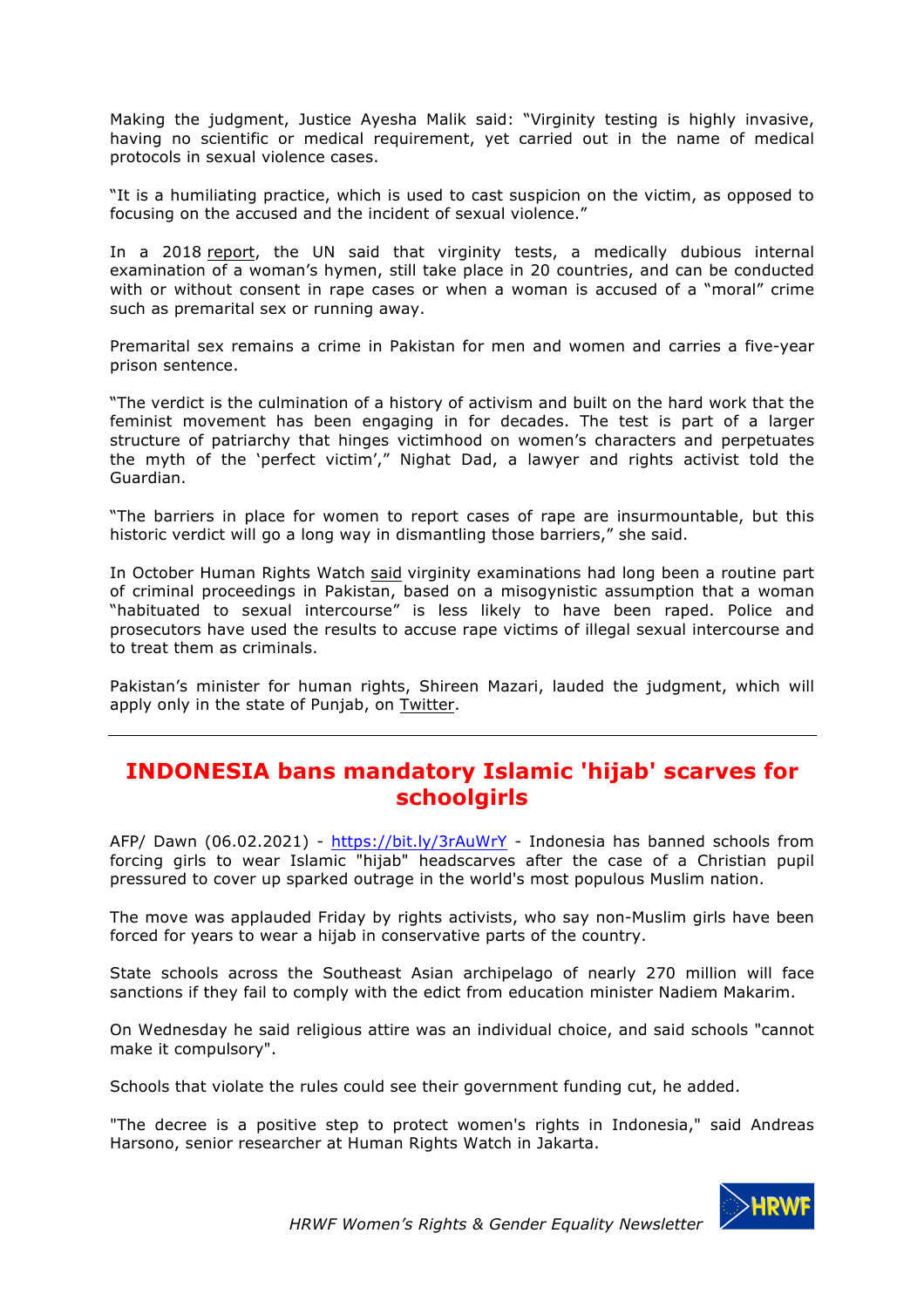He said public schools had forced millions of girls and women teachers to wear a hijab, prompting "bullying, intimidation, social pressures -- and in some cases, expulsion and forced resignation" if they didn't.

There have been concerns about growing religious intolerance in a nation where nearly 90 percent of the population follows Islam.

The headscarf issue grabbed headlines after a Christian student in West Sumatra's Padang City was pressured to wear a hijab.

She refused, and her parents later secretly recorded a meeting with an official who insisted that school rules required all girls to wear a hijab, regardless of their religion.

The school later issued an apology after the video went viral.

Religious affairs minister Yaqut Cholil Qoumas described the Sumatra case as the "tip of the iceberg".

"Religion is not supposed to be a reason for conflict or a justification to act unfairly towards those with different beliefs," he said.

The new regulations will not apply to conservative Aceh province, which follows religious law under a longstanding autonomy deal.

# **POLAND: Abortion law: Protesters take to streets again as near-total ban comes into force**

By Euronews with AFP, AP (28.01.2021) - https://bit.ly/39tFrqU - New anti-government protests broke out in Polish cities on Wednesday, shortly after the country's top court confirmed its highly divisive ruling that will further tighten the predominantly Catholic nation's strict anti-abortion law.

The ban on abortions in nearly all circumstances is to come into effect after the law was published in the Official Gazette on Wednesday.

Thousands of people gathered outside the court building in Warsaw in the evening, responding to calls for new protests by women's groups who masterminded weeks of massive demonstrations last year against the initial ruling in October.

Protesters later marched through the city centre to the ruling party's headquarters with signs of the leading "Women's Strike" group and pro-LGBT rights rainbow flags.

Protests were also held in many other cities, under a heavy police presence. More demonstrations are planned for Thursday.

#### *Delayed law takes effect*

The law, originally passed in October, was subsequently delayed due to widespread protests throughout the country against the measure, which took place amid the coronavirus pandemic and saw clashes between demonstrators and police. No violence was reported at Wednesday's protests.

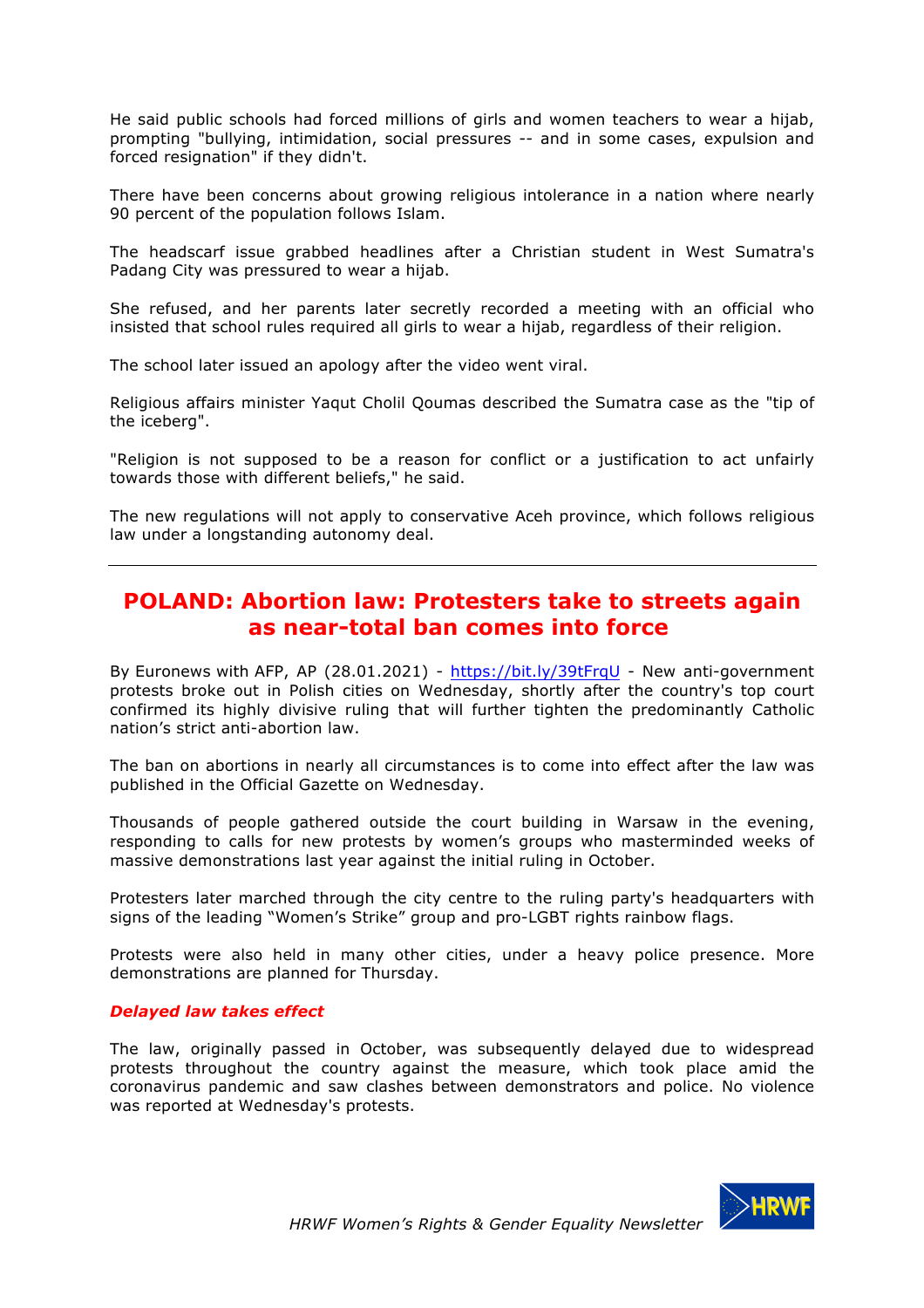Poland's ruling conservative government said on Twitter: "The Constitutional Court presented a written justification of the ruling on the protection of life. In accordance with constitutional requirements, the ruling will be published today in the Official Gazette."

The Constitutional Court, which was reformed by the religious, conservative Law and Justice Party (PiS), has banned abortions of fetuses with congenital defects. Termination of pregnancy will now be allowed only if the woman's health is threatened or if the pregnancy is the result of a criminal act, such as rape or incest.

Critics argue that it narrows the already tight law to a near total ban of abortions.

Poland already had some of the strictest abortion laws in the European Union. Even before the ruling, many Polish women sought abortions in neighbouring Germany or the Czech Republic.

An estimated 200,000 abortions are performed illegally or abroad every year, according to feminist organisations.

The main opposition Civic Platform party condemned the court's move Wednesday as "a provocation" by the ruling party Law and Justice (PiS). It is widely seen as having undue influence on the judiciary following reforms it passed affecting the way judges are appointed.

Leader Borys Budka attacked the decision on Twitter, accusing Jarosław Kaczyński, leader of PiS and deputy prime minister, of using the ban to "cover up the traces of the government's defeat in the fight against COVID" and "the failure of the vaccination programme".

Another opposition leader, Wladyslaw Kosiniak-Kamysz, tweeted urging the government to "save the economy, don't set Poland ablaze."

#### *New law fails to deter activists*

The government announcement led to immediate calls for activists to take to the streets in Warsaw and across the country.

"We urge everyone to take to the streets...Express your anger as you see fit," Marta Lempart of the Women's Strike, the main movement behind the protests, told reporters on Wednesday.

"The whole of Poland is mobilising, not just Warsaw, we are ready! When we talk about women's hell, we can now talk about government hell," added Klementyna Suchanow, also from the movement.

The new law was made in response to a motion from over 100 ruling party lawmakers, whose names have not been made public.

The unrest shows growing discontent among many Poles with the right-wing government, which has been criticised by European officials and politicians for eroding democracy.

### **IRAN: Gov't approves bill against domestic violence**

*Masoumeh Ebtekar, vice president for women and family affairs, dedicated the move to 'worthy and patient Iranian women' in a tweet.*

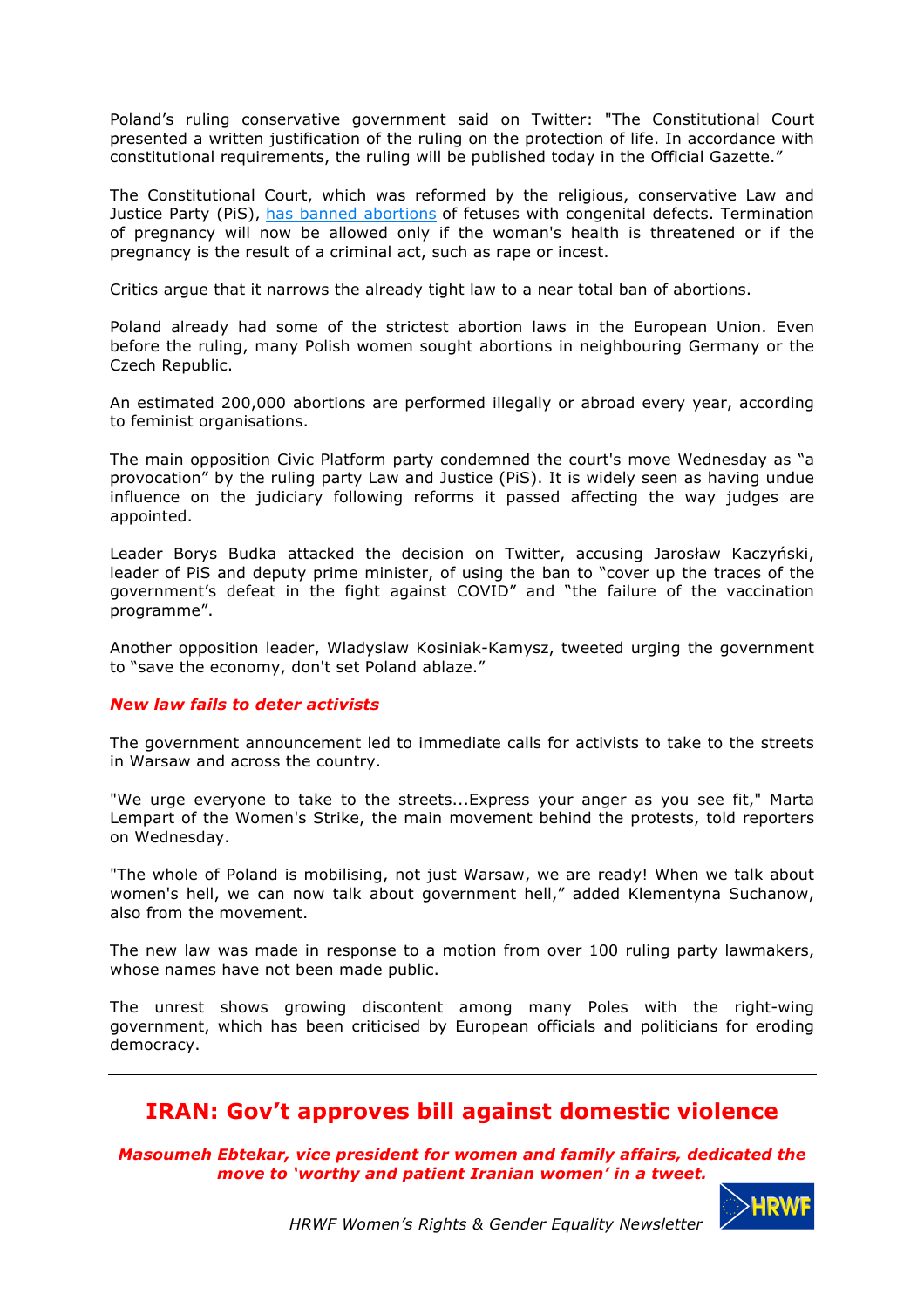

The bill was finalised by the government after several high-profile incidents concerning women [File: Majid Asgaripour/WANA via Reuters]



#### By Maziar Motamedi

Al Jazeera (04.01.2021) – https://bit.ly/35dPcqk – The government of Iran's President Hassan Rouhani has approved a longstanding bill that aims to better protect women against domestic and other forms of violence.

In a meeting on Sunday evening, cabinet ministers greenlit the draft bill, called Protection, Dignity and Security of Women Against Violence, which has been in the works since the administration of former President Mahmoud Ahmadinejad.

The bill must now be reviewed and approved by the parliament, after which it will be sent to the powerful constitutional vetting body called the Guardian Council, consisting of jurists and religious experts.

The most senior woman in Rouhani's outgoing government hailed the move, which she said was the result of hundreds of hours of work by tens of legal experts, judges, executives and officials.

Masoumeh Ebtekar, vice president for women and family affairs, dedicated the 58-article bill to "worthy and patient Iranian women" in a tweet.

The legislation completed its lengthy process of review by the judiciary in September 2019.

It defines violence as "any behavior inflicted on women due to sexuality, vulnerable position or type of relationship, and inflicts harm to their body, psyche, personality and dignity, or restricts or deprives them of legal rights and freedoms".

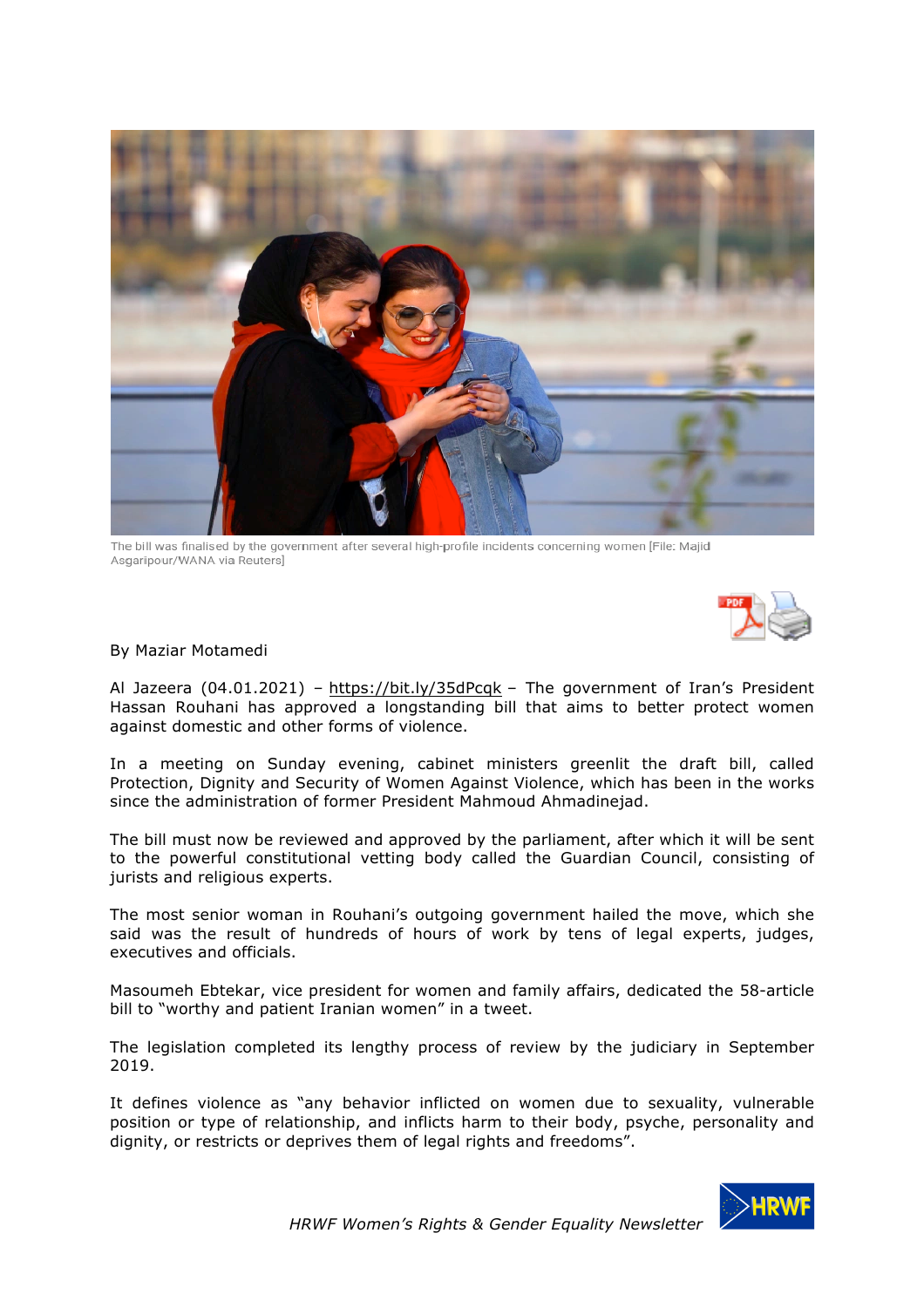It obligates the judiciary to create offices to support victims of violence and hold educational courses for judges and other judiciary staff.

The bill also envisages the formation of a fund by the judiciary to support victims of violence and help imprisoned women, among other things.

The state broadcaster is also directed by the legislation to produce more programmes that promote the support of women and the prevention of violence against them as family values.

Moreover, the bill sees a role for the ministry of education in holding educational courses for students, teachers and parents, and in better identifying vulnerable students.

The ministry of health, on the other hand, is tasked by the draft bill to boost its medical and psychological services to women and train experts in handling women who have fallen victim to violence.

Law enforcement and prison organisations are among other entities that will have to increase their efforts as part of the vision laid out in the legislation.

In a report published last month, rights group Human Rights Watch said the bill had several positive provisions, including those that engaged different parts of the government and other entities in women's issues.

But the New York-based organisation said the bill "falls short of international standards" as it does not criminalise some forms of gender-based violence, including marital rape and child marriage.

The bill was finalised by the government after several high-profile incidents concerning women that took centre stage nationally during the past year.

In late May 2020, a 14-year-old girl called Romina Ashrafi was gruesomely beheaded by her father in an apparent case of "honour-killing". The father was given a nine-year jail sentence.

In September, decades-old sexual traumas were unearthed as Iranian women launched their own version of the global #MeToo movement on social media.

The movement implicated several high-profile artists and one major company, and led to at least one arrest.

# **WORLD: A report on conflict-related sexual slavery**

*A report by the Global Network of Women Peacebuilders (2020) See https://bit.ly/2M9pVHr*

**Table of contents**

Glossary

Foreword

Executive Summary

Key Findings

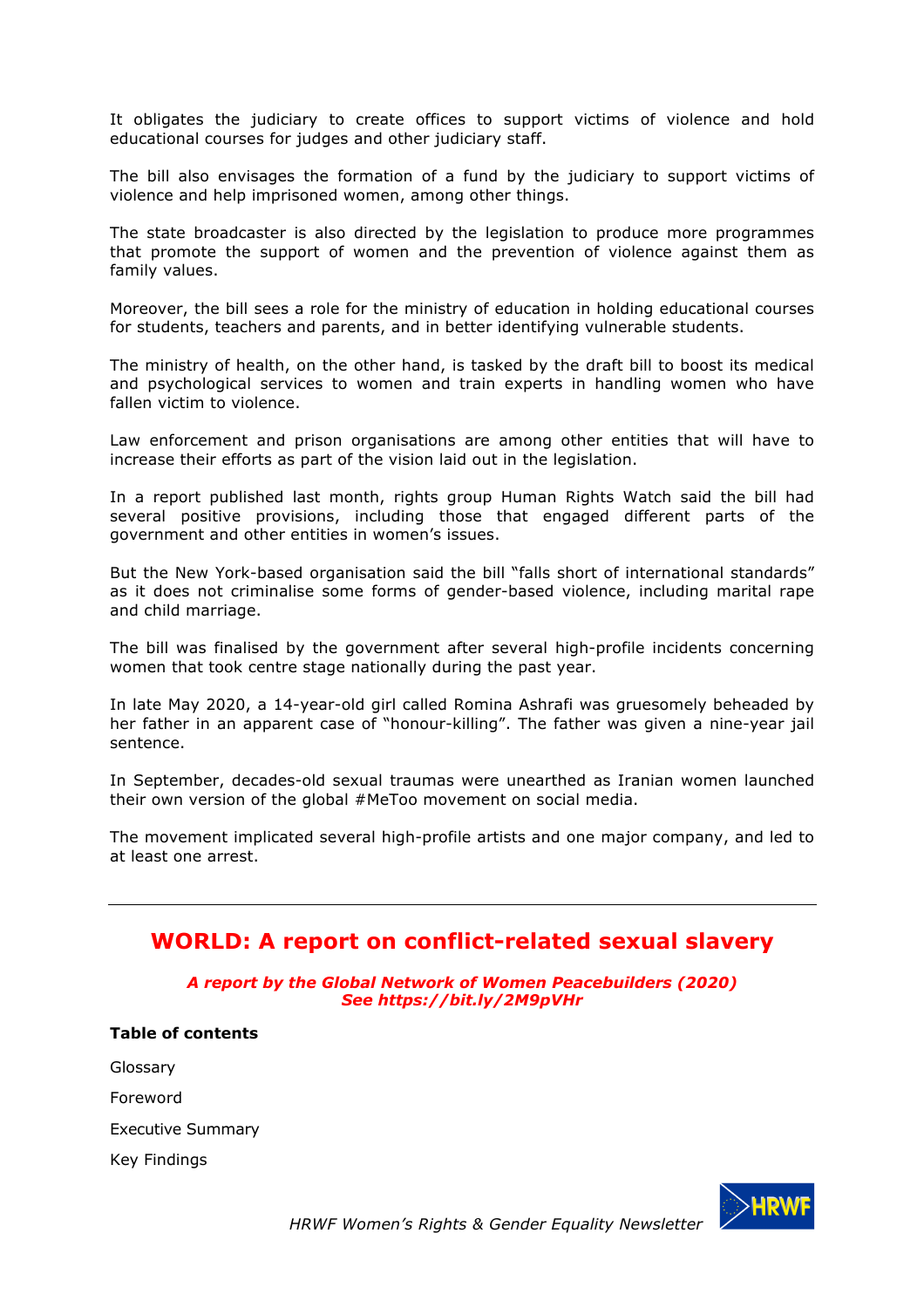Recommendations

#### Overview of the Research

I. Defining Conflict-Related Sexual Slavery

II. Links Between Armed Conflict and the Incidence of Sexual Slavery

III. The Evolution of Conflict-Related Sexual Slavery: Incidences of Conflict-Related Sexual Slavery from World War Two to the Contemporary Geopolitical Context

<sup>A</sup>. Conflict-Related Sexual Slavery in the Context of World War Two: Japan's "Comfort Women"

B. Evolution of the Context in which Conflict-Related Sexual Slavery Occurs

C. Conflict-Related Sexual Slavery as a Tactic of Terrorism

- A. Conflict-Related Sexual Slavery in Humanitarian Emergencies
- E. State-Sponsored Sexual Slavery

IV. Gaps and Opportunities to Address Sexual Slavery in International Humanitarian, Criminal, and Human Rights Laws, the Women, Peace and Security Agenda, and Policies on Preventing Violent Extremism and Countering Terrorism

A. Conflict-Related Sexual Slavery in International Human Rights, Humanitarian, and Criminal Laws

B. Conflict-Related Sexual Slavery and the Women, Peace, and Security Agenda

C. Conflict-Related Sexual Slavery in Policies on Preventing Violent Extremism and Countering Terrorism

 $\Delta$ . Conflict-Related Sexual Slavery and Peace Processes, Post Conflict Resolution, and Transitional Justice

V. Highlighting the Initiatives of Women's Rights Organizations and Civil Society Groups in Condemning, and Demanding Accountability for Conflict-Related Sexual Slavery

<sup>A</sup>. Marginalization and Stigma Experienced by Victims/Survivors of Conflict- Related Sexual Slavery

B. Survivors and Women's Rights Organizations' Advocacy for Accountability and Efforts to Address the Impacts of Conflict-Related Sexual Slavery during World War Two

C. Survivors and Women's Rights Organizations' Advocacy for Accountability and Efforts to Address the Impacts of Contemporary Conflict-Related Sexual Slavery  $\Delta$ . Challenges in Holding Key Actors Accountable for the Full and Effective Implementation of the WPS Resolutions and International Laws on Conflict-<br>Related Sexual Slavery

VI. Conclusion and Recommendations

#### **Executive summary**

Conflict-related sexual slavery is a widespread, systematic, institutionalized, and deliberate human rights abuse committed by militaries under government supervision, statesponsored militia groups, non-state armed groups, violent extremist groups, and criminal networks alike. Causing tremendous and long-lasting harm to women, girls, and entire communities, sexual slavery is used as a weapon of war, a wartime strategy, or a tactic of terrorism to recruit and retain fighters, fund operations, instill fear, destroy communities, and promote ideology.

The context in which conflict-related sexual slavery is occurring has evolved since World War Two. The rise of violent extremist groups and criminal networks has contributed to the widespread use of the bodies of women and girls as a form of currency in the political economy of war. Forced displacement, refugee crises, and humanitarian emergencies as a

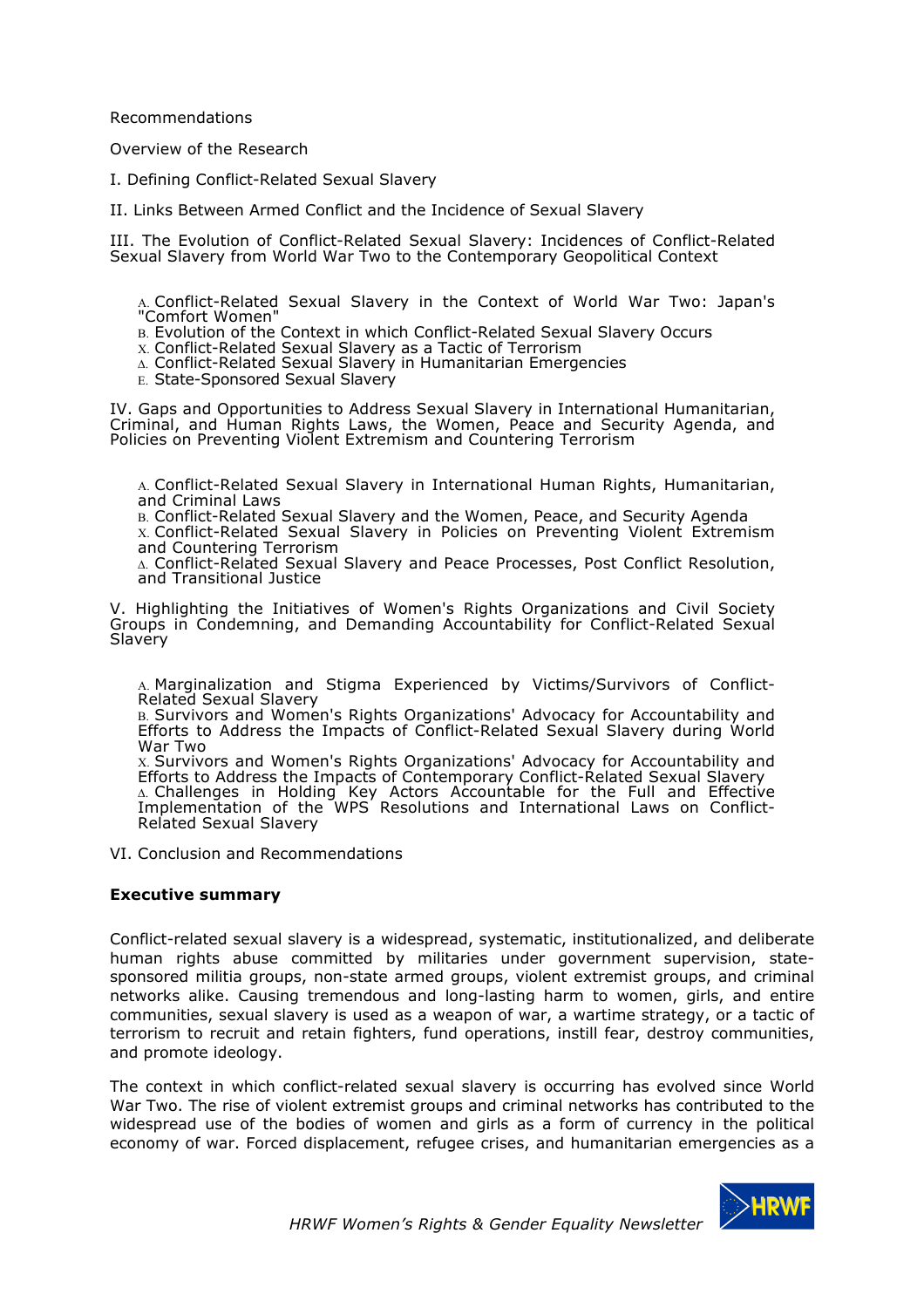result of armed conflict have further exacerbated insecurity for women and girls, increasing their vulnerability to sexual slavery.

Survivors of sexual slavery are not a homogenous group—each individual experience is unique and affected by geography, socioeconomic status, race, ethnicity, nationality, and religion, among other intersecting factors. Yet survivors across conflict contexts often face high levels of stigmatization and marginalization from their communities and families. In spite of this, many survivors have broken the barrier of silence and actively advocate for accountability and reparations from perpetrators, dispelling the narrative that survivors of conflict-related sexual slavery are passive victims without agency. In the absence of effective action taken by global and national policymakers to address conflict-related sexual slavery, survivors—with the support of women's civil society—call for accountability, justice, relief and recovery services, protection, and prevention of reoccurrence.

Although international human rights, humanitarian, and criminal laws and policies on preventing violent extremism and countering terrorism recognize and condemn conflictrelated sexual slavery, significant gaps persist when it comes to consistent, coherent, and specific efforts at prevention, protection, accountability, and relief and recovery for survivors. The failure to address conflict-related sexual slavery through Benderresponsive peace processes, post-conflict resolution, and transitional justice mechanisms contributes to a reoccurrence of the crime, along with continued impunity for perpetrators and inadequate redress for survivors.

#### **The Women, Peace, and Security resolutions adopted by the United Nations Security Council provide a critical framework to improve the global response to conflict-related sexual slavery.**

However, it is essential to strengthen specific policies, provisions, and programming on conflict-related sexual slavery for the implementation of the Women, Peace, and Security resolutions, including National Action Plans. Localization of United Nations Security Council Resolution (UNSCR) 1325 is an important instrument to ensure that the needs of survivors of sexual slavery are met and to prevent the reoccurrence of the crime, through context-specific, survivor-centered conflict resolution initiatives developed in partnership with women's civil society.

The coinciding 25th anniversary of the Beijing Declaration and Platform for Action, 20th anniversary of UNSCR 1325, and the 20th anniversary of the Women's International War Crimes Tribunal for the Trial of Japan's Military Sexual Slavery in 2020 present a critical opportunity to highlight the need to step up the response to sexual slavery, particularly justice and reparation for survivors as well as prevention efforts. It is a unique moment for survivors, women's rights organizations, and civil society groups worldwide to demand that the United Nations, Member States, regional organizations, the International Criminal Court, and the International Court of Justice take concerted action to end sexual slavery in collaboration with civil society, the media, academia, faith-based institutions and other key stakeholders.

The Global Network of Women Peacebuilders (GNWP), with support from the Korean International Cooperation Agency (KOICA), coordinated a global research to analyze historical and contemporary incidences of sexual slavery, from World War Two to the present geopolitical context. The overall goal of the research is to promote synergies in the implementation of the Women, Peace, and Security (WPS) Agenda, international humanitarian and human rights laws, and policies to prevent and counter violent extremism to improve the prevention of, protection from, accountability mechanisms for, and relief and recovery for survivors of sexual slavery. To ensure that this research reflects the voices of survivors of sexual slavery and women's civil society on the ground in conflict-affected communities, the research team produced three case studies: one on